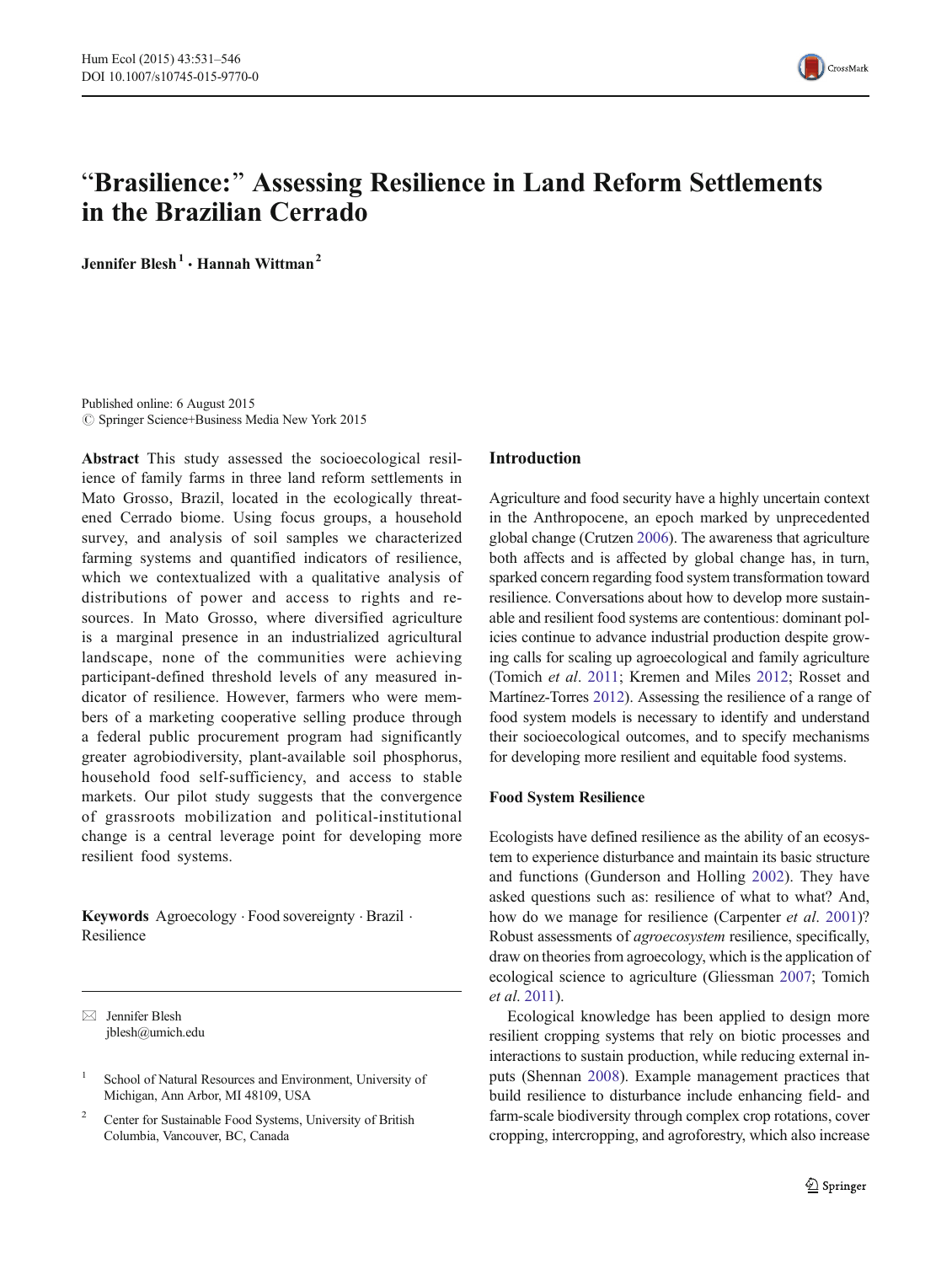belowground diversity and soil food web complexity. Ecological approaches to managing soil fertility while reducing external inputs include re-integrating crops and livestock, adding organic nutrient sources such as animal and green manures (especially legumes, which fix atmospheric nitrogen into plant-available nitrogen forms), and building up soil organic matter to enhance the soil's capacity to supply plant nutrients over the long term via decomposition (Drinkwater and Snapp [2007](#page-14-0); Jackson et al. [2007\)](#page-14-0).

Building food system resilience, however, requires more than just ecological or techno-scientific knowledge (López-Ridaura et al. [2002](#page-14-0)). Food systems are hybrids of nature and society (i.e., socioecological systems; Ostrom [2009\)](#page-14-0). Agroecosystems are embedded in sociopolitical and economic contexts, where the most immediate barriers to resilience include inequity and lack of access to resources. Public and private sector investments, international and national agricultural policies, and failure to regulate agriculture's environmental costs have tended to principally benefit an elite minority and constrain agricultural diversification (Goodman et al. [1987;](#page-14-0) McMichael [2009\)](#page-14-0). The relative resilience of different agricultural models is therefore closely linked to state support. Understanding the sociopolitical relations that are part of food systems, and locating power, agency, and leverage points for change in those relations (Rocheleau [2008\)](#page-14-0), is essential for realizing more resilient food systems.

# Resilience Indicators

There is increasing interest in measuring and assessing resilience, which is clearly a multidimensional concept (Carpenter et al. [2001\)](#page-14-0). A rapidly growing literature predicts that food systems based on agroecological practices enhance socioecological resilience through a number of mechanisms (Matson et al. [1997;](#page-14-0) Shennan [2008;](#page-14-0) Kremen and Miles [2012\)](#page-14-0). First, by applying ecological principles to manage diversified cropping systems, it should be possible to maintain production and simultaneously enhance other ecosystem services such as pollination, nutrient cycling, and climate regulation, while also reducing fossil fuel-based inputs and associated harmful emissions from farm fields and upstream input processing. Second, more diverse cropping systems should help buffer farms against environmental and economic shocks if some crops or varieties are less susceptible to particular stresses than others (Jackson et al. [2007](#page-14-0)).

Interest is also growing in linking ecological research methods with sociopolitical analysis of food systems (Perfecto et al. [2009](#page-14-0); Blesh and Wolf [2014](#page-13-0)). A number of farming system assessments have combined ecological, sociopolitical, and economic dimensions of sustainability or resilience, often using participatory approaches to develop indicator frameworks (e.g., López-Ridaura et al. [2002](#page-14-0); Astier et al. [2012\)](#page-13-0). Many indicator studies use spider diagrams to display

tradeoffs and synergies among multiple outcomes of farming systems. Farmers and researchers can then apply these assessment tools to adapt their management systems to optimize various dimensions.

Farming system indicator studies have advanced the integrated assessment of ecological and socioeconomic variables for specific case studies (Astier et al. [2012\)](#page-13-0). However, these frameworks typically focus on household and community level processes, while tending to neglect the role of power dynamics and political economic context, particularly at levels of organization such as institutions and national and international policies. Further, reflexivity regarding identification of performance measures is critical, since the selection process itself involves power, history, politics, ethics, and culture. There are also feedbacks between measures of performance, policy decisions, development trajectories, and the socioecological systems affected by those decisions (Ostrom [2009](#page-14-0); Anderies et al. [2013\)](#page-13-0). Our study therefore responds to calls for a rights-based resilience framework (Walsh-Dilley et al. [2013](#page-15-0)) relevant to local struggles and policies at multiple scales.

#### Research Objectives

One promising avenue for advancing an interdisciplinary framework is to link political ecology more strongly with ecological research to analyze the role of power and politics in shaping ecosystem resilience at multiple scales (Peterson [2000;](#page-14-0) Galt [2013](#page-14-0); Turner [2015\)](#page-14-0). In this study, we pilot-tested an interdisciplinary approach to assessing the resilience of small-scale farming communities in three land reform settlements in central-western Brazil that face multiple social, ecological, and economic risks. Specifically, we: i) developed indicators of socioecological resilience jointly with farming communities; ii) analyzed data and samples collected from working agroecosystems to assess their socioecological performance; and iii) interpreted the indicators within a context of distributions of resources and power, especially the right to both the means to produce and consume food.

## The Brazilian Cerrado

In Brazil, contemporary social movements have revived land reform and sustainable agriculture as key political issues (Simmons et al. [2010](#page-14-0); Wolford [2010](#page-15-0)). Brazil's agricultural frontier in the Cerrado region sits at the center of these debates. The Cerrado is the largest savanna in South America and a biodiversity hot spot (Myers et al. [2000](#page-14-0)), which has become a site of rapid agricultural industrialization supported by national policies and incentives for soybean, sugar cane, cotton and cattle production (Rada [2013](#page-14-0)). By 2010, Brazil was the second largest producer of soybean globally (FAOSTAT [2014\)](#page-14-0), with the Cerrado accounting for 60 % of national soybean production in the late 2000s (Smaling et al. [2008\)](#page-14-0).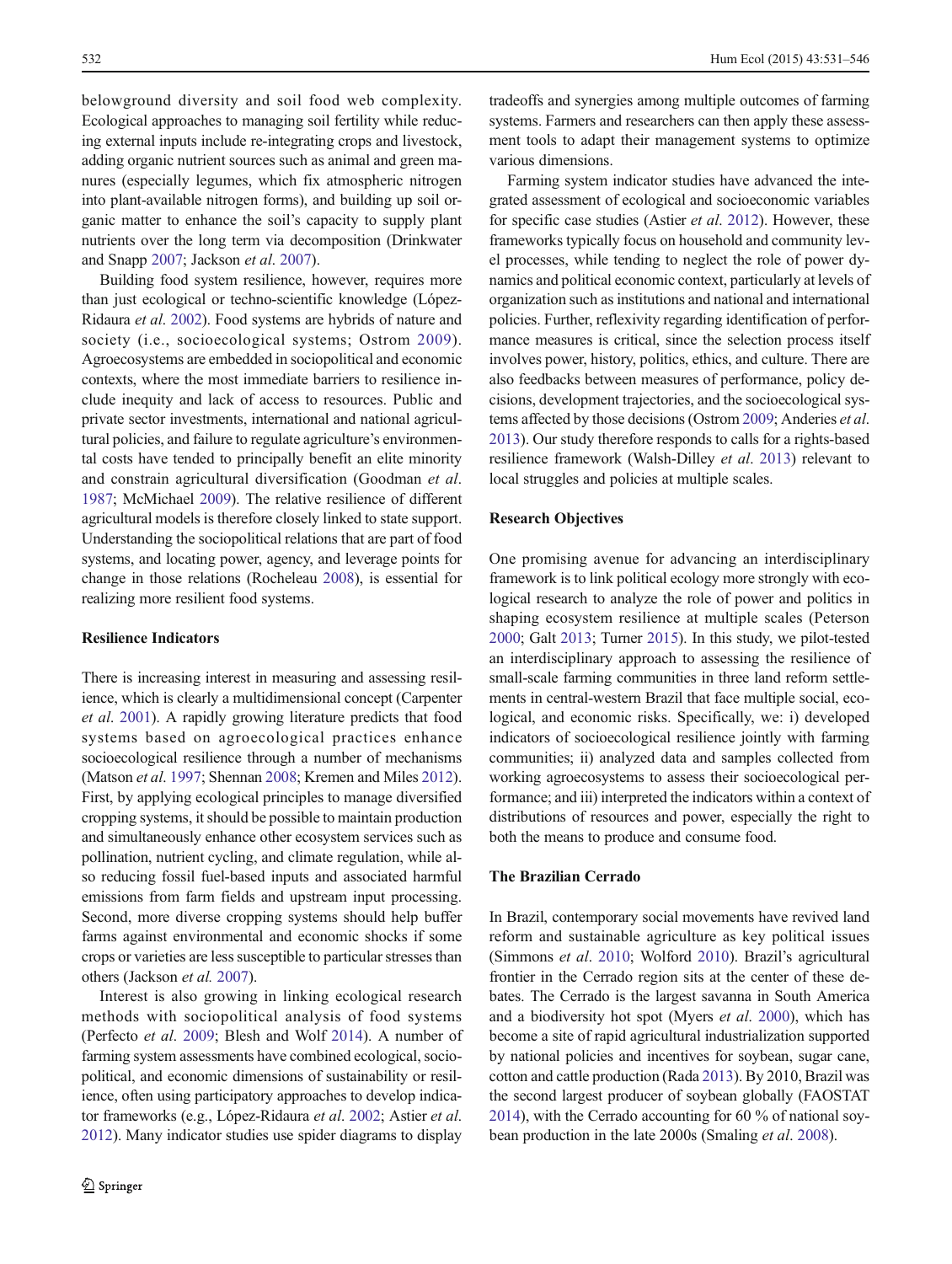Mato Grosso is a large state  $(\sim 900,000 \text{ km}^2)$  in centralwestern Brazil in the heart of the agricultural frontier. While Mato Grosso had little mechanized crop production before the year 2000, today it is Brazil's leading soybean producer (Macedo et al. [2012](#page-14-0)). In 2011, Mato Grosso had 6,454, 330 ha in soybean production, dwarfing the area of other common commodity crops such as cotton and corn (Fig. 1). Strong public and private sector investment in export commodities (VanWey et al. [2013](#page-14-0); Rada [2013\)](#page-14-0) has led to a regional sociotechnical infrastructure that offers little support for the diversified family farming sector in Mato Grosso, which is characterized by 90, 000 family farms (80 % of all farm establishments) on over 6.3 million hectares—about the same area as soybean production (IBGE [2009\)](#page-14-0).

While characterization of the soybean complex has highlighted the returns to foreign investment (Wolford [2008](#page-15-0); Sauer and Pereira Leite [2012\)](#page-14-0) and threats to ecosystem resilience (e.g., Lapola *et al.* [2014](#page-14-0)), very little research has characterized and assessed the resilience of other forms of agriculture in the Cerrado. One body of work has explored indigenous farming systems in Mato Grosso, mostly in the Amazon biome (e.g., Vivan et al. [2009](#page-15-0)), as part of a larger literature seeking to understand social and ecological impacts of smallholder farming and government frontier settlement programs in the Amazon (Browder et al. [2004](#page-14-0); Pacheco [2009](#page-14-0)). The few studies of family farming communities in Mato Grosso's Cerrado have tended to emphasize socioeconomic and political dynamics (Jepson [2006;](#page-14-0) Wittman [2009,](#page-15-0) [2010](#page-15-0)). A detailed agroecological understanding of diversified farming systems in this region, and their empirical outcomes for resilience, remains a large knowledge gap. We aimed to address this gap through a case study of family farms in Mato Grosso, focusing on land reform communities organized by a Brazilian farmer social movement: O Movimento dos



Fig. 1 Area in production of the major commodity crops in Mato Grosso between 1990 and 2011 (in hectares), showing the increasing dominance of soybean production (data from IGBE, 2013)

Trabalhadores Rurais Sem Terra (the MST, or Landless Rural Workers Movement).

The MST formed in Southern Brazil in the mid 1980's, and is one of the most significant grassroots agrarian movements in the world. The movement aims to improve social equity and environmental sustainability by occupying land that is legally defined as unproductive and then negotiating with the government to expropriate and distribute the property among the landless poor (Wolford [2010\)](#page-15-0). By pressuring the government to fulfill its constitutional commitment to land reform, the MST seeks to increase access to resources for some of the most vulnerable members of Brazilian society. The national MST leadership prioritizes settlement designs that include forest reserves (Wittman [2010](#page-15-0)) and trains new farmers to implement diversified, low-input, and organic agricultural systems including horticulture, grains, agroforestry, and rotational grazing. They encourage production of food crops for diverse markets, and have informed the development of public policies for regional and local markets that increase access to food produced using agroecological methods.

The MST is also one of the largest member organizations of La Vía Campesina—a transnational agrarian social movement that developed the concept of food sovereignty. Food sovereignty advocates call for the rights of farmers, fishers, and consumer-citizens to determine food and agricultural policy and practice, while respecting cultural and productive diversity (Wittman [2011\)](#page-15-0). Food sovereignty is a farmer-developed concept that foregrounds questions about what food is produced and consumed, how, at what scale, by whom, who benefits, and who decides. The food sovereignty movement promotes the use of agroecological production practices as a foundational principle, and is actively involved in international research and training in agroecology (Rosset and Martínez-Torres [2012\)](#page-14-0).

In 1994, the MST began to work in Mato Grosso, which has the second highest land concentration in Brazil (IBGE [2009\)](#page-14-0). Since 1979, 539 land reform projects have been organized in Mato Grosso by diverse actors including the government, former slave communities, rural unions, and religious organizations, and which span approximately 6 million ha with over 83,000 families settled (INCRA [2012\)](#page-14-0). Of these settlements, 42 were organized by the MST, representing 4250 families settled on 140,500 ha of land.

Our study focused on MST-organized land reform settlements because of the organization's expressed commitments to social equity and environmental conservation. Having been organized around principles of agroecology and food sovereignty, MST settlements are potentially promising sites for food system innovation and resilience. In this study, we assessed implementation and outcomes related to these alternative management practices using an interdisciplinary indicator framework. We addressed several critical questions in a tropical agricultural frontier that has become increasingly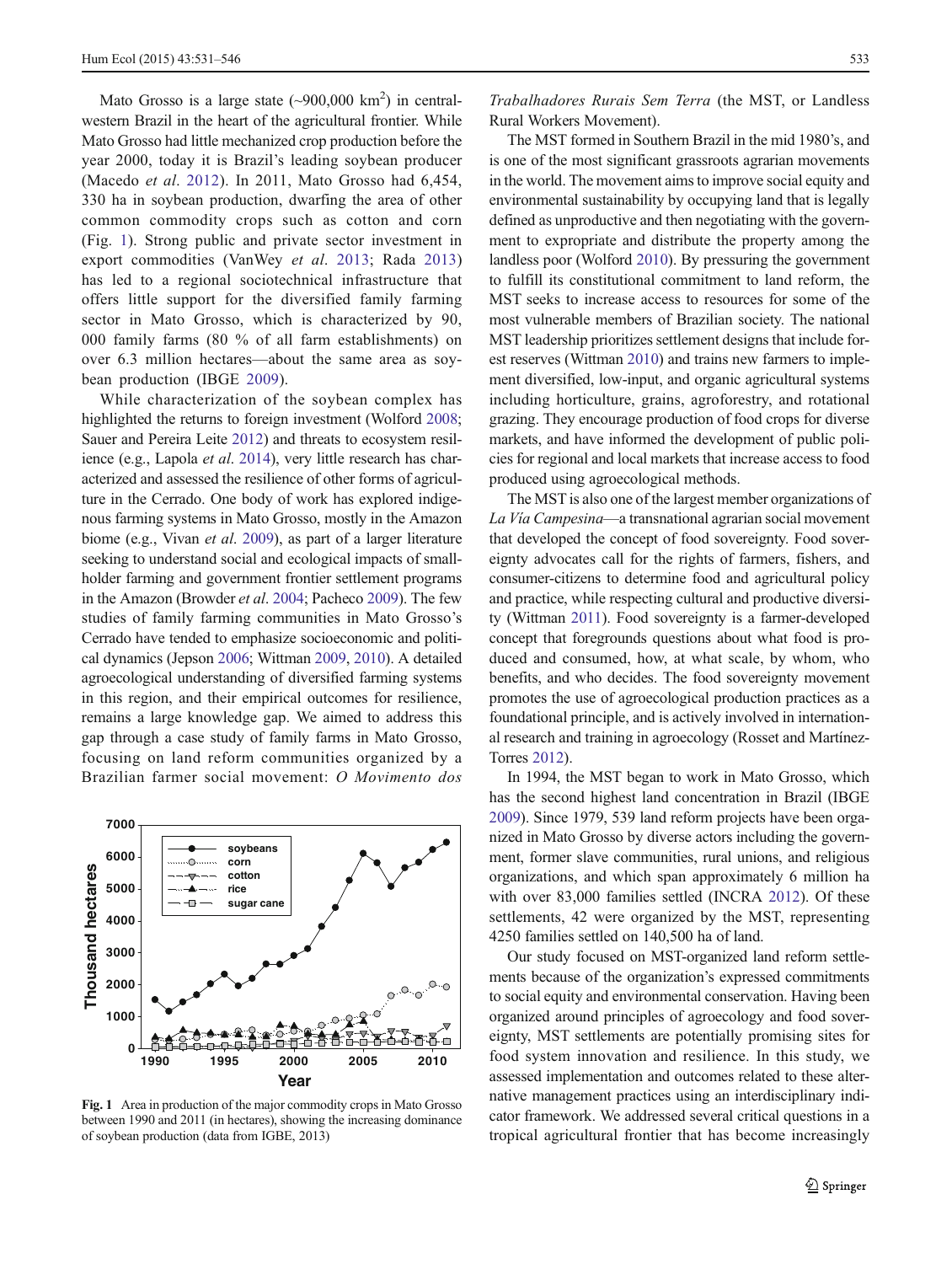brittle following extensive environmental degradation: How can we measure the socioecological resilience of communities advancing agroecology in places where it is especially difficult to achieve? What is the relative importance of different indicators of resilience? How might these small experiments in innovation inform a scaling up of food system resilience?

# **Methods**

# Study Area

Mato Grosso spans tropical rainforest in the north (Amazon), savanna/grassland in the center (Cerrado), and wetlands (Pantanal) in the south (Fig. 2a). The Cerrado has a semihumid tropical climate with distinct wet and dry seasons where the dry season can be longer than 4 months. A recent analysis suggests that regional deforestation is leading to changes in precipitation patterns and water cycles resulting in a longer dry season (Davidson et al. [2012](#page-14-0)). In our study region within the Cerrado, mean annual temperature was 27.3 °C and mean annual precipitation was 1212.5 mm (1999–2011; INMET [2012;](#page-14-0) Lathuillière et al. [2012](#page-14-0)). The region's soils are predominately Oxisols and Ultisols, which are highly weathered, moderately acidic soils with low activity clays and iron and aluminum oxides, meaning they have a lower capacity to hold nutrient cations such as calcium, magnesium, or potassium compared to less-weathered soils in higher latitudes. Oxisols and Ultisols are also highly

Fig. 2 a Map of Brazil showing the Amazon forest, Cerrado and Pantanal ecoregions and the location of Mato Grosso within Brazil; b Detail of Mato Grosso showing the location of the capital, Cuiabá and the two study sites Antônio Conselheiro (AC) and Florestan Fernandes/Roseli Nunes (ARPA); c Detail of the settlement project, Antônio Conselheiro showing the location of fields where soils were sampled; and d Detail of the settlement projects Florestan Fernandes (left) and Roseli Nunes (right) showing the location of fields where soils were sampled

phosphorus (P)-sorbing, and crops are prone to P deficiencies (e.g., Cleveland et al. [2002\)](#page-14-0).

#### Site Selection and Sampling Approach

We conducted 13 months of fieldwork between 2012 and 2013 in three land reform communities located in the Cerrado (Fig. 2b). The first site, Antonio Conselheiro (AC), was established in 1998 and is one of the earliest MSTorganized settlements in Mato Grosso. It spans 38,335 ha in three different municipalities (Tangará da Serra, Barra do Bugres, and Nova Olímpia), with a total of 970 families. Roseli Nunes, established in 2002, spans two municipalities—Mirassol D'Oeste and São José dos Quatro Marcos and is 10,611 ha with 350 settled families. The third settlement, Florestan Fernandes, located in the municipality of Araputanga, was established in 2001 and has 150 families settled on 4551 ha. In these three settlements, we sampled land reform beneficiaries  $(n=55)$  who self-identified as undertaking alternative agroecosystem management related to their commitment to agroecology, in a region where such practices are rare.

Farmers from Florestan Fernandes and Roseli Nunes were members of a regional marketing cooperative called ARPA (Associação Regional dos Produtores Agroecológicas, Regional Association of Agroecological Farmers), which formed in 2003 and constitutes a network of families who seek to achieve agroecological management. Our sample from these two settlements included all members of ARPA in 2012  $(n=28)$ , grouped as one study site. In the second site, the

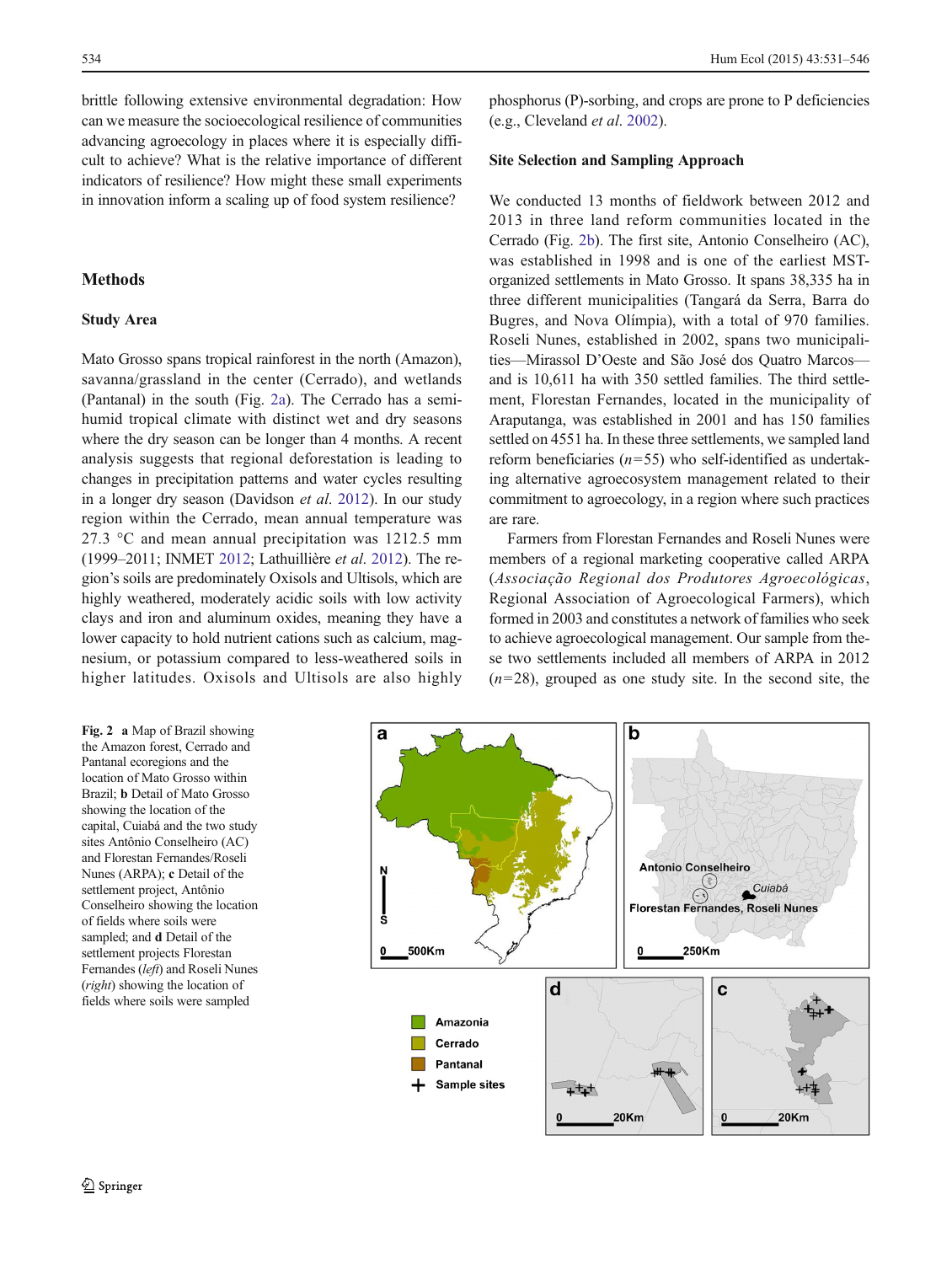AC settlement, we sampled 27 families identified as practicing agroecology in an earlier ethnographic study conducted by one of us (Wittman [2010\)](#page-15-0) between 2003 and 2005 and that were still pursuing these practices in follow-up interviews in 2012. Our study sample was therefore not intended to be representative of all families in each of the three settlements. Instead, it was a purposeful, extreme case sample designed to pilot-test the indicator approach with farmers who had over a decade of experience with agroecological production. In the remainder of the article the two study samples are abbreviated as ARPA and AC.

#### Developing an Indicator Framework

#### Focus groups

Beginning in January 2012 we conducted 6 focus groups, each with 3–15 participants, including settlement farmers and MST movement leaders. The conversations lasted from 1 to 2 hours. The purpose of the discussions was to generate place-based indicators of resilience relevant to these communities. First, we asked each group what food sovereignty and resilience meant to them. Then, we asked for feedback about how we could measure progress towards achieving these goals in multiple dimensions (e.g., social, economic, environmental) and at multiple levels of organization (e.g., household, community, state, national). Reflecting upon these discussions, we used a hybrid inductive-deductive approach to generate a set of key indicators that we measured with our survey questionnaire and soil samples. Some of the indicators drew upon farmers' perceptions of resilience while others built upon existing definitions of resilience in the literature.

Through this process we defined eight socioecological resilience indicators for farming systems. Farmer-identified indicators included income stability, household food self-sufficiency, milk production, and access to government resources such as technical assistance and markets. Stable household income was measured by asking about each household's "ideal" income and whether or not they were achieving that income through agriculture. We measured household food self-sufficiency as the proportion of household food consumption that came from the farm (ranked as none, some, most, or all) for the 12 most commonly consumed foods (beans, rice, corn, cassava, milk, beef, chicken, pork, eggs, pasta, vegetables, and fruits). Most farmers were raising dairy cows as their primary agricultural income strategy and selected an indicator of milk production (liters/ha of pasture/year) as a measure of resilience. Some dimensions of socioecological resilience are not easily measured or counted. We agreed upon access to stable markets and access to technical assistance as relatively easy-to-measure indices that reflect larger-scale power dynamics and sociopolitical arrangements. We quantified the former with a score based on the type of primary market

(e.g., intermediary/ distributor, farmers market, government procurement program – with higher rankings for more stable markets) and whether farmers were marketing crops individually or cooperatively. Rankings for technical assistance were either: none; some in the past; or access to regular and current assistance. Farmers also highlighted the importance of agroecological production for resilient farming systems. We therefore drew upon the ecology literature to identify key indicators of agroecosystem resilience. Soil P was selected as a key indicator of soil fertility, since P tends to limit crop productivity in tropical soils. Agrobiodiversity was measured as the number of crops sold per year; this excluded many species present in kitchen gardens, a metric beyond the scope of this study. We developed an indicator of ecologically-based management of cropping systems, which combined information about use of regular crop rotations, fertility inputs, and legume nitrogen sources. We then interpreted the relatively concise evaluation framework within a historical and political context, and within the context of our field observations on rights-based issues like access to land, and autonomy and equity in decisionmaking.

Development of the indicator framework was a subjective exercise intended to provide information about progress along multiple dimensions as defined in partnership with communities. Indeed, participant renditions of resilience added to common academic definitions; for example, for these communities resilience means much more than persistence. Though the farm families in our study struggle to continue as a social class within a rapidly changing context, they articulated the desire to live "a *dignified* rural life." We therefore defined threshold, or baseline levels for each resilience indicator that would not just allow families to persist in the country, but to thrive (Walsh-Dilley et al. [2013](#page-15-0)). In this sense, our work extends the use of threshold beyond typical definitions in the ecology literature (i.e., the point where variables defining the state of a system begin to change toward an alternative regime – which, in this case, would likely mean farmers leaving the land reform settlement for work in nearby towns and cities), by incorporating a political ecology perspective that emphasizes access to resources, rights, and equity. The thresholds were therefore determined in one of the following ways: i) agreeing upon an average "baseline" level for a dignified rural life during the focus group conversations; ii) if the indicator was calculated as a nominal variable, the threshold was the highest possible score; iii) for biophysical data (e.g., soil P), threshold levels were determined from regional agronomic extension publications, or from the 75 % quartile of the distribution of survey results (e.g., for agrobiodiversity).

#### Household Surveys

We operationalized the indicator framework through a survey conducted with the 55 households throughout 13 months of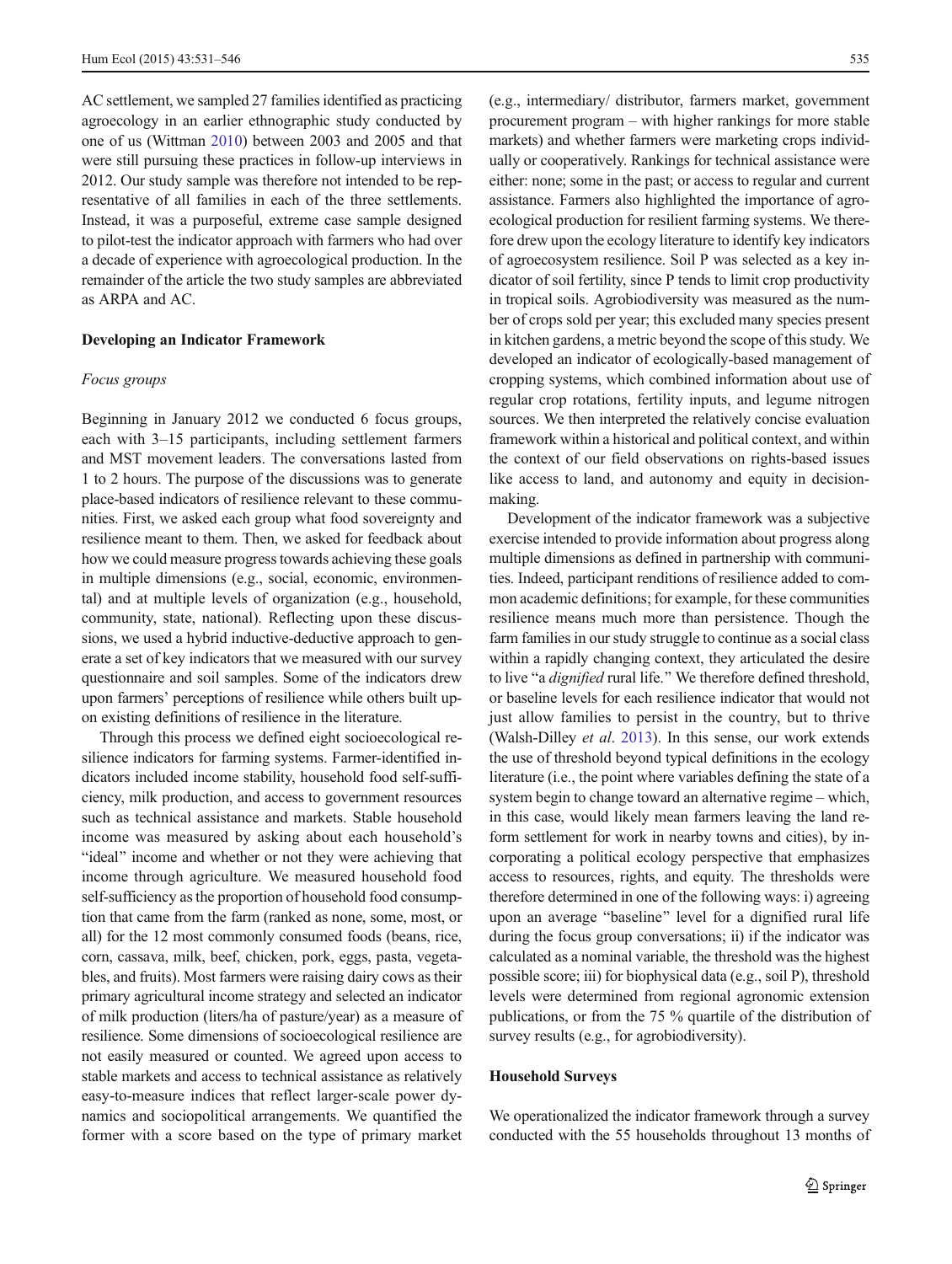fieldwork in the two sites, ARPA  $(n=28)$  and AC  $(n=27)$ . The survey had five sections: 1) household demographic, social, and economic data; 2) farm-scale land use questions, including sources of management knowledge and previous farming experience; 3) detailed crop rotation information (for at least 5 years, where possible) for fields planted to annuals and perennials, and all corresponding inputs (fertilizers, other chemicals, tillage, irrigation) and quantities of crops sold; 4) production of animal products; and, 5) household food consumption including types, quantities, and source of the most common foods. We combined management and land use information from the survey with analysis of soil samples to assess how soil parameters indicative of ecological resilience varied under different management systems.

## Agroecological Assessment

#### Soil Sampling and Analysis

Managing soil fertility is critical for sustaining production with few to no external inputs (Drinkwater et al. [2008](#page-14-0)). We collected soil samples from 46 fields on a subset of farms (32 farms total), which were purposefully selected to span the full range of management systems and soil types represented in the survey dataset (e.g., grain, pasture, and horticultural fields with differing fertility management regimes, and soils with different textural properties). Samples were collected during the last 2 weeks of March 2012, near the end of the rainy season, when most horticultural crops are planted. Ten to fifteen soil cores (2 cm diameter by 20 cm depth) were composited per field. Fresh soil was processed immediately to determine soil moisture. Samples for chemical analyses were passed through a 2 mm sieve and air-dried. These samples were analyzed at a local agricultural analytical laboratory, Laboratório Plante Certo, (Várzea Grande, Mato Grosso, Brazil) to characterize soil texture parameters (% sand, silt and clay), pH, plant-available P (Mehlich I) and other macronutrients, and cation exchange capacity. We used Kopeck rings (5 cm diameter  $\times$  5.3 cm length) to measure bulk density in the field. The bulk density samples were removed from the Kopeck rings, dried at 105 °C, weighed and discarded.

#### Particulate Organic Matter (POM) Pools and Soil C and N

We measured other soil characteristics on a subset of fields, in order to provide additional information about agroecosystem management and soil quality in these sites. These metrics build on research in temperate grain systems demonstrating the potential for more diverse crop rotations, and legumebased nutrient management, to balance nutrient budgets and enhance soil nitrogen (N) cycling capacity (Schipanski and Drinkwater [2010;](#page-14-0) Blesh and Drinkwater [2013\)](#page-13-0), and also build on similar findings in tropical agroecosystems (Snapp et al.

[1998\)](#page-14-0). Soil organic matter is comprised of heterogeneous fractions that turn over on timescales ranging from hours to centuries to millennia. Particulate organic matter (POM) fractions are responsive to short-term management changes and serve as an indicator of soil quality and the capacity for mineralization to supply nutrients to crops on timescales relevant to farmers (Wander [2004](#page-15-0)).

Air-dried soil from a subset of soil samples  $(n=38)$ , representing the full range of management approaches, was analyzed for POM pool size and carbon (C) and N content. We separated light fraction POM (also called free POM, or fPOM) and occluded POM (oPOM) on 40 g subsamples of soil using a size and density fractionation method (Marriott and Wander [2006\)](#page-14-0). The fPOM fraction (250 to 500 μm, and macro organic matter) is derived from recent root and litter inputs. The oPOM fraction  $(53 \text{ to } 250 \text{ }\mu\text{m})$ , in contrast, is physically protected within soil aggregates, and is typically more decomposed than fPOM (Marriott and Wander [2006](#page-14-0)). Total C and N of the fPOM and oPOM, and of total soil (to 20 cm), were measured on a Leco 2000 CN Analyzer (Leco Corporation, St. Joseph, MI).

## Statistical Analysis

Statistical analyses of survey and soil sample data were computed using JMP v.10 software (SAS Institute Inc., Cary, NC). All variables were tested for normality. Soil P was logtransformed to fit a normal distribution. We used Student's ttests to calculate pairwise comparisons across sites (AC and ARPA). Site differences for categorical variables were analyzed using Chi-Squared tests.

Since the soil variables we measured are highly correlated (i.e., multicollinear), we also used Principal Components Analysis (PCA) to eliminate redundancy in the univariate analyses and to identify major sources of variability in the data (i.e., environment vs. management). PCA was performed on the following soil variables: percentage sand, percentage clay, pH, total N, P, potassium (K), and calcium (Ca), combining all soil data from the AC and ARPA sites. Principal components with eigenvalues greater than 1 were retained.

# Results

## Resilience Indicators

The indicators of socioecological resilience calculated using data from the farmer survey and analysis of soil samples are shown in Fig. [3](#page-6-0) and mean values (or scores) and standard errors for each indicator are presented in Table [1.](#page-7-0) The total area of the spider diagram (Fig. [3](#page-6-0)) represents progress toward farmer-defined characteristics of more resilient farming systems in each study site. Our analysis revealed that the farm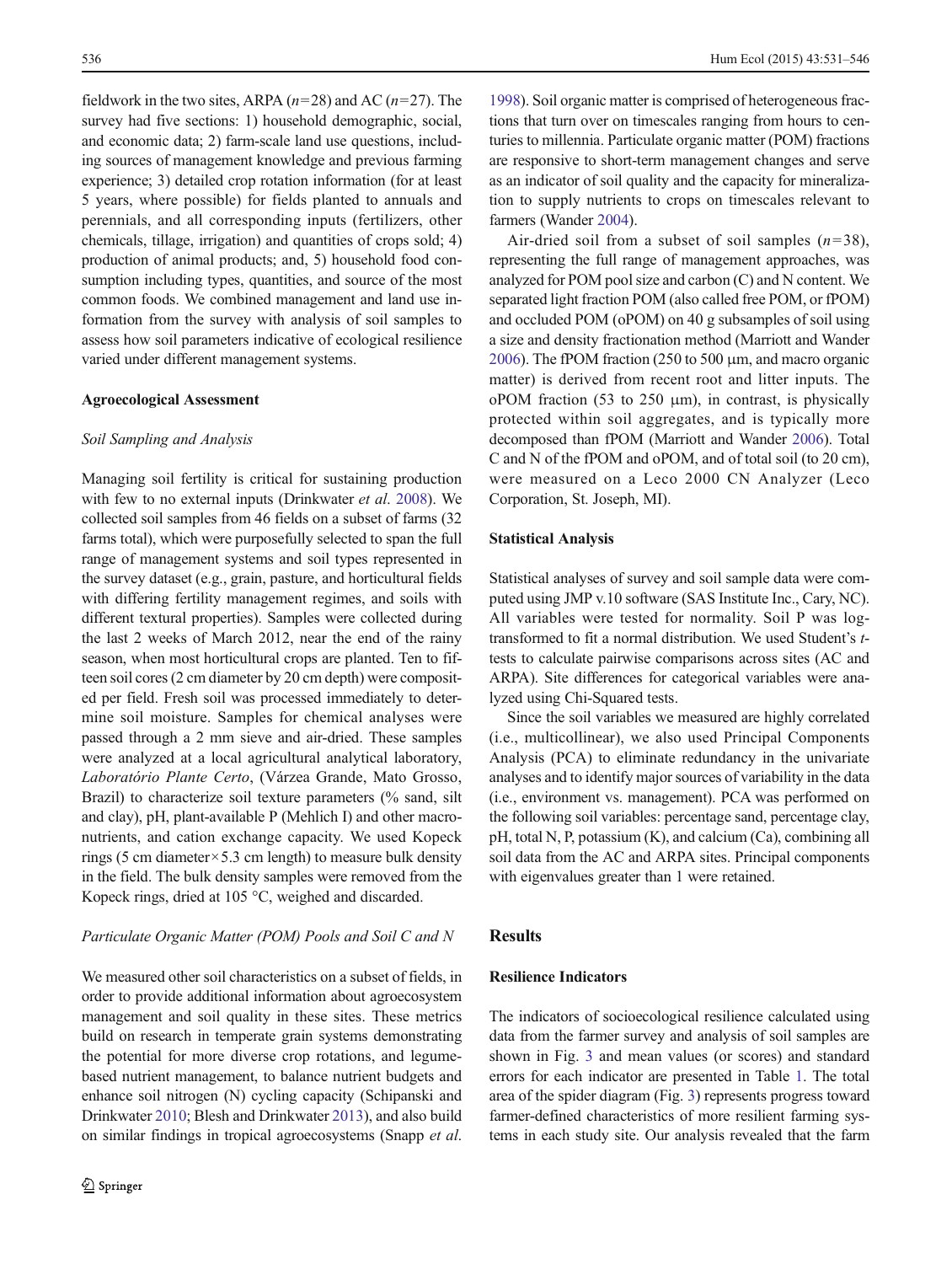<span id="page-6-0"></span>

Fig. 3 Webgraph comparing the socioecological indicators of resilience for farmers in the ARPA and AC sites

households we surveyed are not at the threshold level for any indicator. However, the total area of the spider diagram was greater for farmers in ARPA, due to significantly greater agrobiodiversity, plant-available soil P, access to stable markets, and household food self-sufficiency. There were no significant differences across sites in the household income, ecologically-based management, milk production, or technical assistance indicators (Table [1\)](#page-7-0).

The focus group conversations to generate the indicator set, and follow-up interviews with farmers and settlement leaders, revealed complex conceptualizations of resilience, which were linked to food sovereignty and encompassed multiple dimensions of food systems. Regarding production, discussions centered on agroecology. Participants defined agroecology as a new technological model that involves participatory research and knowledge exchange among farmers, and that improves environmental sustainability and resilience, especially by managing farms for agrobiodiversity and preservation of wild biodiversity. They cited the importance of soil conservation, and reducing or avoiding chemical inputs through use of legumes, manure, and natural pest control methods. Participants highlighted the importance of access to resources to plant and harvest crops, including seeds, and control over production. One farmer noted that land reform is central: "For us, land is the means of production. Land reform is not just about getting land, it's also about organizing ourselves around how to produce on the land, and building small industries for a sustainable income."

Household income and rural livelihoods were recurring themes. As one farmer put it: "income is essential." Across the focus groups, the general consensus was that a threshold cash income for a family of 4–5 of two minimum wages (approximately R\$1244/month in 2012), would allow for a dignified livelihood, buffering against the risk of migrating to urban areas. Farmer cooperatives were cited as a means to increase economic resilience. One farmer said: "those who aren't organized [in an association] are more susceptible to what comes from outside," referring to price shocks, and selling products through market intermediaries. One farmer noted that the "target income" agreed upon by the group accounted for self-provisioning from the land: "Food sovereignty means not being hungry, having the necessary foods for subsistence, and the necessary land and income to feed your family." Other farmers mentioned the importance of nutritious food for health: "for 5 years now we have grown a large garden, and we eat what we plant there. It's healthier than what we purchase at the store.^ Another participant noted that exchange of food is important as well; that is, every individual shouldn't have to grow the entire household diet, but by organizing their production the communities' food needs can be more sustainably met.

The understanding that resilience has to do with control over production and consumption led to a broader discussion about adaptability, rights, and resources, including social and biophysical factors at multiple scales that can support or constrain agroecological production. At the farm or household level participants listed gender equity as important, in terms of the role of women on the farm and in farm decision-making. Others raised issues at larger spatial scales saying: "We have to fight for government resources in order to succeed.<sup>"</sup> Participants generated a long list of resources essential for thriving in rural land reform communities, including access to appropriate technology to reduce manual labor, technical assistance, health services, education, transportation and good roads, internet access and communication, and leisure activities. Several of these items were discussed in reference to the important problem of how to keep youth on the farm and thus sustain the farm through generations. Others linked these issues citing the need for "good public policies to support agrarian reform, small-scale production, rural livelihoods, and access to food in cities.^

# Household Characteristics

Table [2](#page-8-0) lists select descriptive statistics (means and standard errors) for the farm households we surveyed  $(n=55)$  and their basic land use characteristics. On average, the highest level of education of a household member was approximately 6 years. The mean agricultural labor input was two full-time equivalents. The average farm size in AC was 33.4 ha and for ARPA it was 26.3 ha—within the range of the legally defined Brazilian "family farming sector," but considerably smaller than the average farm size in Mato Grosso (430 ha). In AC, farms were located an average of 58 km from the nearest city, compared to an average distance of 26.2 km for the ARPA sample.

The household food self-sufficiency score was significant-ly greater for ARPA farmers than for AC farmers (Table [1](#page-7-0);  $P=$ 0.026). Analysis of the survey scores for individual foods indicated that the difference in the household food self-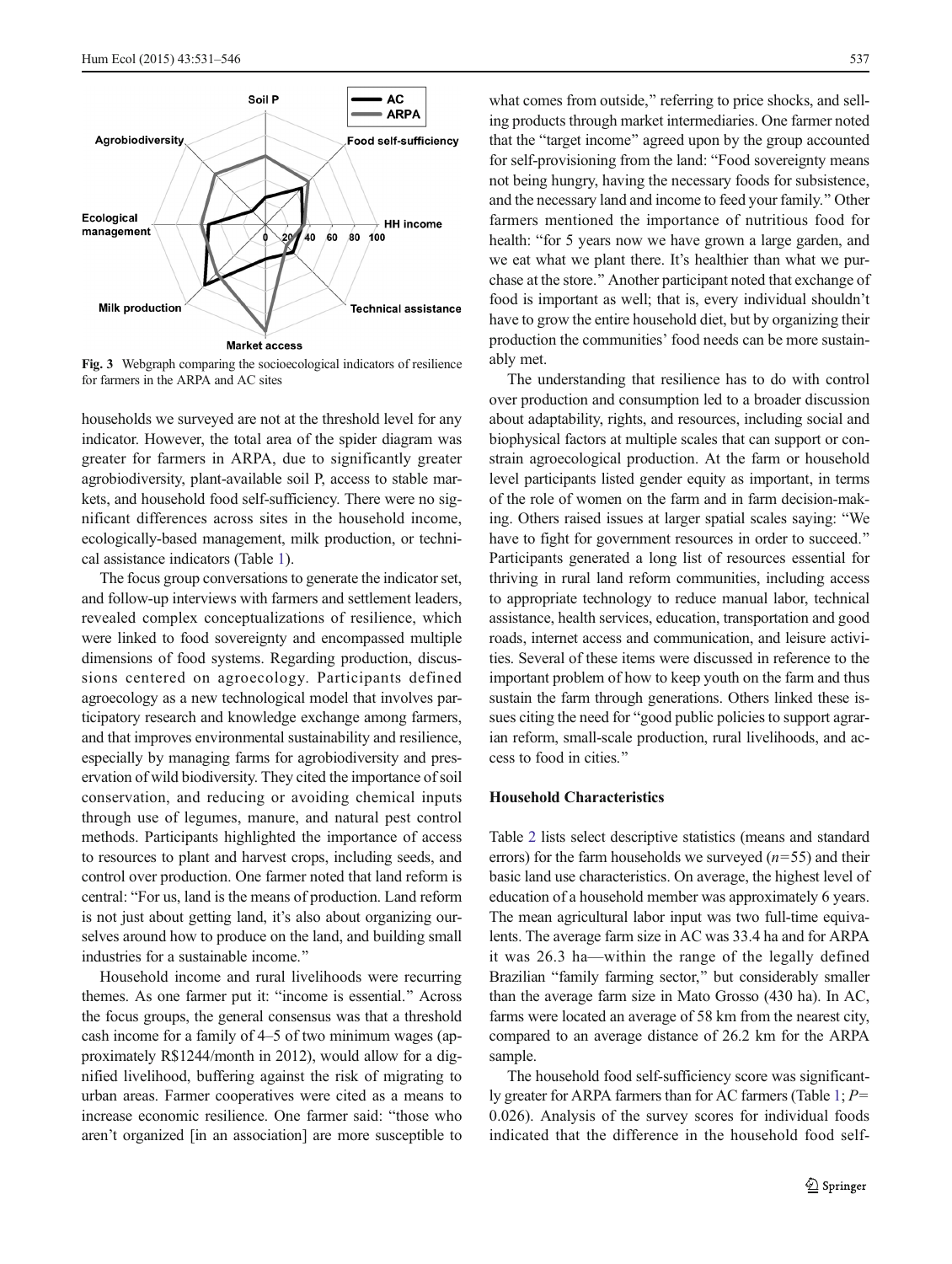| Indicator                     | Units                                                                                                                                                                  | Raw scale |                |                   | How threshold was determined                                                                               | ARPA          |       | $\overline{AC}$                             |               | P-value*           |
|-------------------------------|------------------------------------------------------------------------------------------------------------------------------------------------------------------------|-----------|----------------|-------------------|------------------------------------------------------------------------------------------------------------|---------------|-------|---------------------------------------------|---------------|--------------------|
|                               |                                                                                                                                                                        |           |                | Min Max Threshold |                                                                                                            | Mean $(SE)$ % |       | Mean (SE)                                   | $\frac{5}{6}$ |                    |
| Household income              | Proportion of farmers responding they receive                                                                                                                          |           |                |                   | Farmer survey and focus group questions                                                                    |               | 34.78 |                                             |               | 33.33 0.9200       |
|                               | came<br>some<br>Food self-sufficiency Survey score based on whether none (0),<br>$(1)$ , most $(2)$ , or all $(3)$ household food<br>an "ideal" income through farming |           | 39             | 39                | about ideal income (Reais/month)<br>Selected 100 % of food from farm                                       |               |       | 21.2 (1.05) 54.36 17.96 (0.93) 46.05 0.0261 |               |                    |
| Soil P                        | % of sampled fields that have recommended<br>from the farm                                                                                                             |           | 100            | 100               | Regional extension recommendations                                                                         |               |       | $61.4(10.4)$ $61.40$ $24.2(3.85)$           | 24.20 0.0011  |                    |
| Agrobiodiversity              | Total number of crops sold/year<br>soil P (Mehlich I mg $kg^{-1}$ )                                                                                                    |           | $\overline{c}$ | $\overline{15}$   | Selected 75 % quartile of survey distribution $14.04(0.60)$ 63.82 3.7 (0.52)<br>for clayey and sandy soils |               |       |                                             |               | $16.82 \le 0.0001$ |
| Ecologically-based            | Survey score based on regular use of crop                                                                                                                              |           |                |                   | Highest possible score from survey questions 2.3 (0.25)                                                    |               |       | 57.50 2.04 (0.26)                           |               | 51.00 0.4978       |
| Milk production<br>management | sources<br>rotations, fertility inputs, and legume N<br>liters/ha/year                                                                                                 | 85        | 3086 1100      |                   | Selected 75 % quartile of distribution                                                                     |               |       | 680.7 (77.7) 61.88 846.5 (209) 76.95 0.9128 |               |                    |
| Market access                 | Survey score based on type/stability of primary<br>market, and whether farmers market crops                                                                            |           |                |                   | Highest possible score from survey question                                                                | 2.86(0.9)     |       | 95.33 0.93 (0.18)                           |               | $31.00 - 0.0001$   |
| Technical assistance          | Survey score based on access to assistance<br>individually or cooperatively<br>(frequency and quality)                                                                 | $\circ$   | $\sim$         | $\sim$            | Highest possible score from survey question $0.54(0.17)$ $26.80$ $0.70(0.15)$ 35.20 $0.4568$               |               |       |                                             |               |                    |

<span id="page-7-0"></span>Table 1 Participatory indicator framework developed in partnership with farming communities: indicators of socioecological resilience, units, raw scale, and a brief description of how the threshold level Table 1 Participatory indicator framework developed in partnership with farming communities: indicators of socioecological resilience, units, raw scale, and a brief description of how the threshold level

plotted in Fig. 3 plotted in Fig. [3](#page-6-0)

\*From Student's t-tests comparing ARPA and AC for all indicators, except for household income, which is the P-value from a  $\chi^2$  test  $*$ From Student's t-tests comparing ARPA and AC for all indicators, except for household income, which is the P-value from a  $\chi^2$  test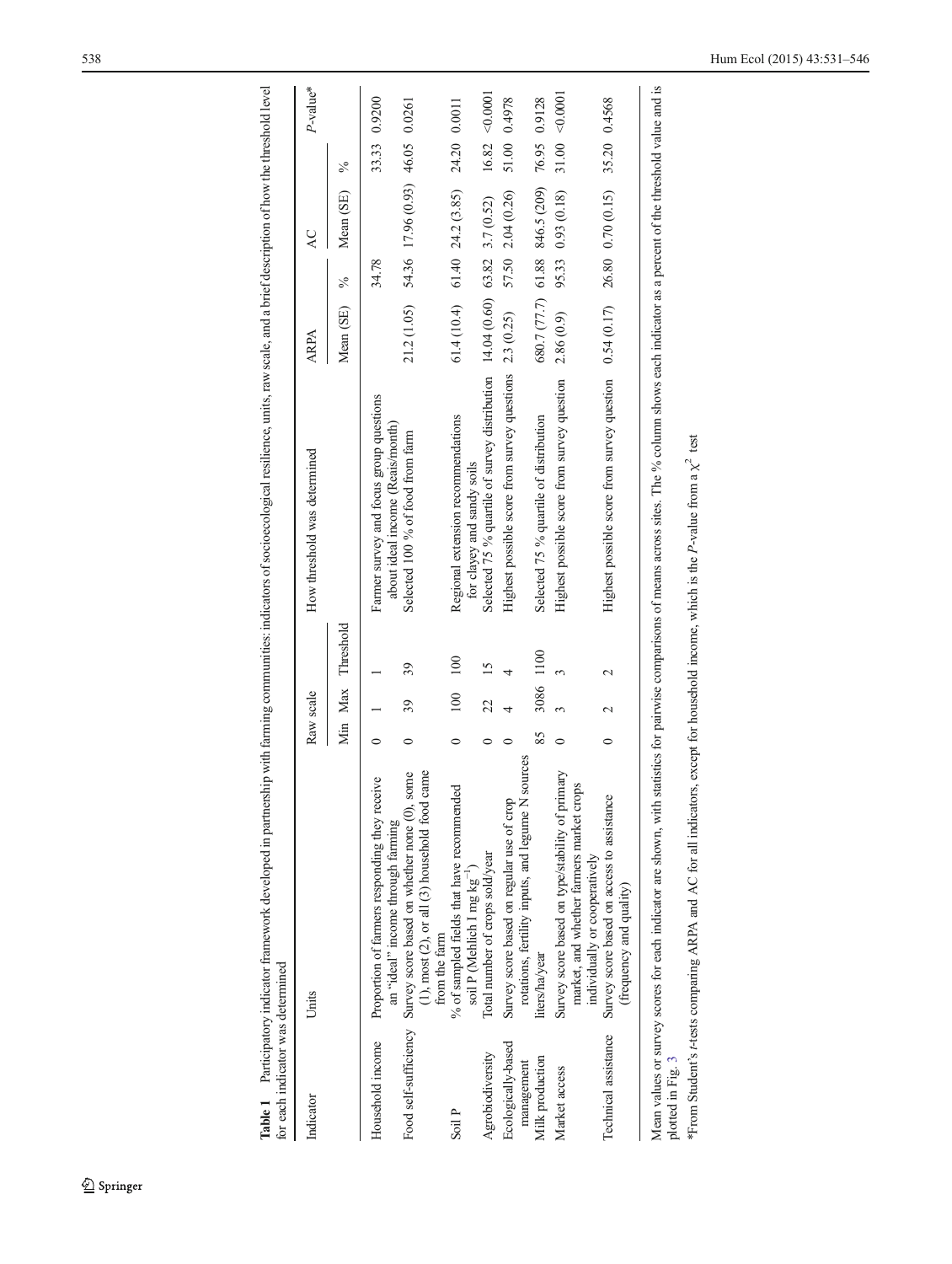<span id="page-8-0"></span>Table 2 Means and standard errors for selected farm household and land use characteristics based on survey data for the entire sample combined (all farmers surveyed) and separated by site (AC v. ARPA)

|                                   | All farmers |           | AC        |           | <b>ARPA</b> |           | $P$ -value |
|-----------------------------------|-------------|-----------|-----------|-----------|-------------|-----------|------------|
|                                   | Mean        | <b>SE</b> | Mean      | <b>SE</b> | Mean        | <b>SE</b> |            |
| Farmer/household characteristics  |             |           |           |           |             |           |            |
| Years of formal schooling         | 6.2         | 0.5       | 5.7       | 0.8       | 6.2         | 0.8       | ns         |
| Number of adults working on lot   | 2.6         | 0.2       | 2.4       | 0.2       | 2.4         | 0.2       | ns         |
| Distance to nearest city (km)     | 39.5        | 3         | 58        | 3.2       | 26.2        | 3.3       | ***        |
| Labor: total hours/week/household | 77.9        | 5.2       | 74.3      | 7.4       | 76.6        | 8.1       | ns         |
| Land use characteristics          |             |           |           |           |             |           |            |
| Size of lot (ha)                  | 30.5        | 1.8       | 33.4      | 2.4       | 26.3        | 1.7       | *          |
| Annual crops (ha)                 | 2.9         | 0.4       | 3.2       | 0.53      | 2.4         | 0.5       | ns         |
| Perennial crops (ha)              | 1.6         | 0.4       | 1.2       | 0.3       | 1.3         | 0.6       | ns         |
| Pasture (ha)                      | 13.6        | 1.2       | 9.9       | 1.3       | 14.8        | 1.2       | **         |
| Native forest or reserve (ha)     | 7.4         | 1.3       | 12.3      | 2.4       | 3.6         | 0.8       | ***        |
| Secondary forest or brush (ha)    | 5.2         | 0.9       | 7         | 1.7       | 4.2         | 0.9       | ns         |
| Certified organic                 |             |           | $0\%$     |           | 75.0 %      |           | ***        |
| Dairy (laticina)                  |             |           | 40.7 $\%$ |           | 85.7 %      |           | ***        |
| Number of cows                    | 21          | 2.4       | 14.3      | 3.2       | 26.3        | 3.7       | *          |
| Number of chickens                | 57.9        | 16.8      | 45.4      | 7.9       | 36.7        | 5.6       | ns         |
| Number of pigs                    | 5.1         | 1.8       | 3.5       | 1.2       | 3.1         | 0.7       | ns         |
|                                   |             |           |           |           |             |           |            |

Significance of t-test (or  $X^2$  test for organic and dairy data) comparing AC vs. ARPA is given in the P-value column (\* $p$ <0.05; \*\* $p$ <0.01; \*\*\* $p$ <0.001; *ns* not significant)

sufficiency indicator was driven by significant differences in consumption of rice, milk, and vegetables produced on farm (all significantly greater for ARPA than for AC; data not shown). Nearly 100 % of families in both sites responded that they get "all" of their cassava from the farm or neighbors, and the majority of families (68 %) responded that they get "most" of their fruits and vegetables from their farms.

# Land use Characteristics

The greatest farm-scale land use was pasture for ARPA and forest reserve for AC farmers (Table 2), with small amounts of land in annual and perennial crops (2.9 and 1.6 ha, respectively) in both sites. The significant difference in pasture corresponded with a significant difference in the proportion of surveyed farmers selling milk (85.7 % in ARPA vs. 40.7 % in AC), and with a greater mean number of cows per household in ARPA. In addition, most households across both sites raised chickens and pigs, largely for household consumption, with some families selling limited quantities of eggs or meat.

On average, 37 % of individual farm lots in the AC sample were in native forest reserve compared to 14 % of lots in the ARPA sample. However, the settlements also each contained a communal forest reserve. At AC the communal reserve is 5750 ha. There is 5020 ha total of forest reserve in the Roseli Nunes settlement—including both individual and communal areas—or, about 50 % of the total settlement area. These settlement reserve areas (individual plus communal) exceed the requirements of Brazil's Forest Code for the Cerrado (Soares-Filho et al. [2014\)](#page-14-0).

Seventy-five percent of farms in the ARPA sample were producing organic products certified through the Organization of Social Control (OSC) participatory peer certification program of the Ministry of Agriculture, developed in 2007 to support farmers who cannot afford third-party organic certification. It allows the direct sale of organic products to consumers as long as a farm is a member of the particular OSC, usually through a farmer cooperative. None of the farmers sampled in AC had this certification.

### Soil Characterization

In both sites, soils were slightly acidic (pH=5.3, Table [3\)](#page-9-0). There were no significant differences in total C and N content across sites; the mean for all fields was 33.3 Mg C ha<sup>-1</sup> and 3.9 Mg N ha<sup>-1</sup>. The ARPA soils had significantly more plantavailable soil P (Mehlich I), and a significantly lower C:N (Table [3](#page-9-0)). There were no differences across sites in soil K, Ca or bulk density. We found wide variability in soil texture parameters. Across all fields sampled, % sand ranged from 10 to 82 %, % silt from 5 to 38 %, and % clay from 12 to 85 %. The soils in the ARPA site were significantly sandier, on average, and the soils at the AC settlement had significantly greater clay content.

For all fields we sampled, there was a significant, positive relationship between % clay and the size of the oPOM pool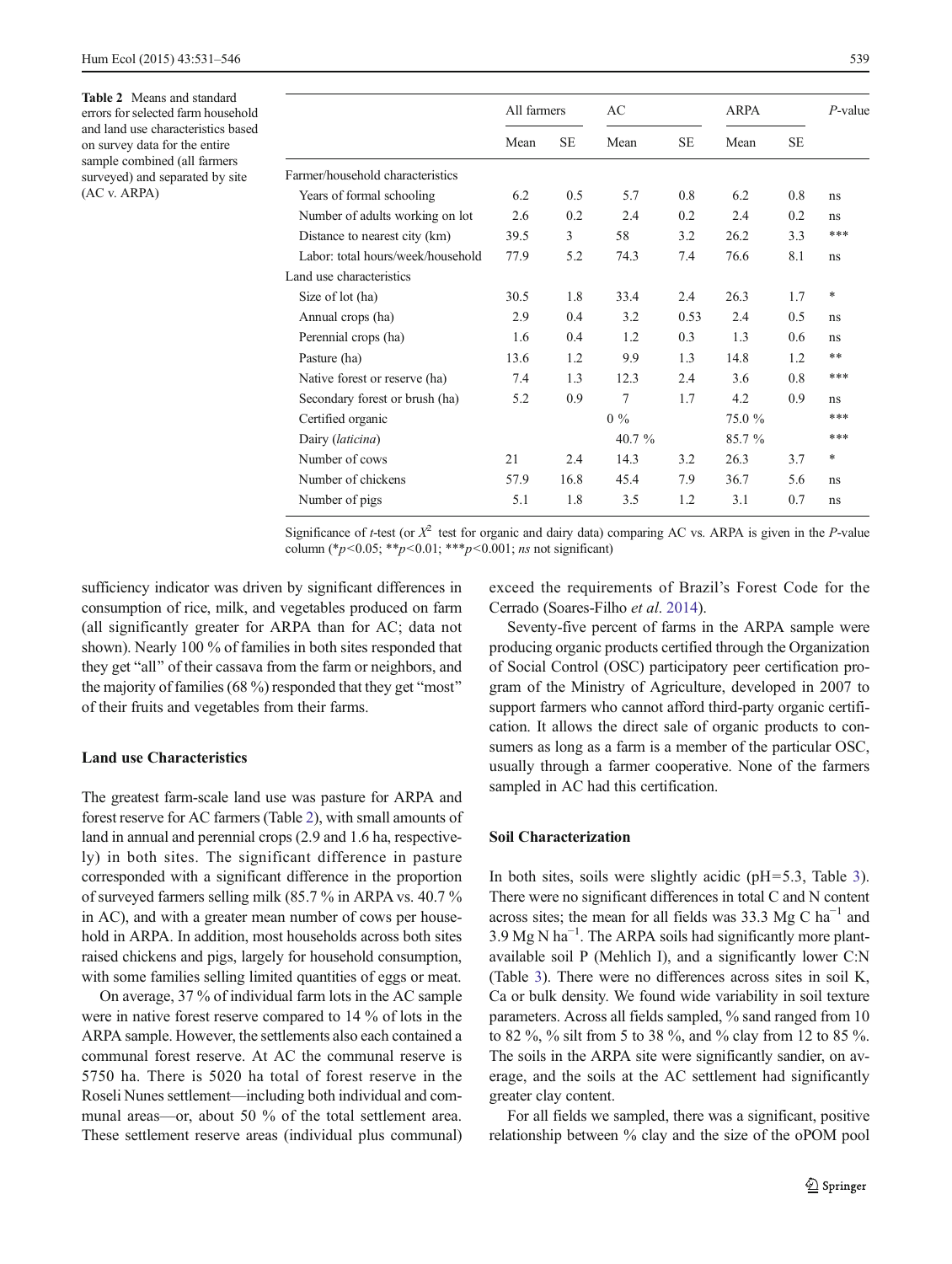<span id="page-9-0"></span>Table 3 Means and standard errors (in parentheses) for soil variables measured to 20 cm depth for all fields combined, separated by site, and analysis of site effects (\* $p$ <0.05; \*\* $p$ <0.01; \*\*\* $p$ <0.001; *ns* not significant)

|                             | All fields | AC         | ARPA       | Site effects<br>$P$ -value |
|-----------------------------|------------|------------|------------|----------------------------|
|                             |            |            |            |                            |
| pH                          | 5.3(0.1)   | 5.2(0.2)   | 5.5(0.1)   | ns                         |
| Sand $(\% )$                | 49.0(3.1)  | 36.8(4.3)  | 64.4(3.0)  | ***                        |
| Clay $(\% )$                | 36.5(2.7)  | 43.8(4.4)  | 24.9(2.1)  | ***                        |
| Total N $(Mg ha^{-1})$      | 3.9(0.3)   | 3.5(0.3)   | 4.3(0.4)   | ns                         |
| Total C $(Mg ha^{-1})$      | 33.3(1.9)  | 34.7(3.0)  | 31.9(2.4)  | ns                         |
| C: N                        | 8.8(0.3)   | 9.7(0.3)   | 7.9(0.3)   | ***                        |
| $P (kg ha^{-1})^a$          | 15.4(2.2)  | 7.7(1.4)   | 25.8(3.9)  | ***                        |
| K (kg ha <sup>-1</sup> )    | 389.2(25)  | 422.5(33)  | 352.7 (37) | ns                         |
| Ca $(kg ha^{-1})$           | 2278 (264) | 2332 (385) | 2216 (365) | ns                         |
| Bulk density (g $cm^{-3}$ ) | 1.14(0.03) | 1.18(0.05) | 1.16(0.04) | ns                         |

a Log-transformed for statistical analysis

(data not shown,  $R^2$ =0.26, P=0.001) and between % clay and the N content of the oPOM pool (Fig. 4a). The POM N content (Fig. 4b) was significantly greater in fields that had nutrient amendments (predominantly the ARPA fields, which received composted chicken manure and some dairy cow manure inputs) compared to fields managed with no fertility inputs (i.e., unfertilized) for both the fPOM (43.6 v. 32.2 kg N ha<sup>-1</sup>;  $P=$ 0.013) and oPOM pools (57.3 v. 38.8 kg N ha<sup>-1</sup>;  $P=0.001$ ). The analysis for oPOM included % clay as a covariate because of the significant relationship between clay content and the oPOM N pool.

#### Cropping Systems Management

The farmer surveys indicated a range of grain and horticultural management systems coexisting side-by-side within settlements, or even on the same farm. The two dominant systems were: i) crops grown at larger spatial scales of 1–2 ha on average, such as perennials like banana, cassava, papaya, and sugar cane; or annuals such as corn, which farmers were managing with little to no nutrient inputs, and ii) smaller scale (average  $2000 \text{ m}^2$ ) horticultural areas for producing diversified vegetable crops, typically receiving manure inputs with some use of leguminous cover crops. Both categories were present in both study sites, however the small-scale horticultural areas were primarily found at the ARPA site.

Of the farmers we interviewed, 15 % used no fertility inputs (for any of their crops). A significantly greater proportion of farmers in ARPA used manure amendments compared to farmers in AC (92.8 and 48.1 %, respectively;  $\chi^2$ =14.5, P= 0.0001), whereas in AC a significantly greater proportion of farmers used chemical fertilizer compared to farmers in ARPA (22.2 and 8.3 %, respectively;  $\chi^2$ =4.7, P=0.03). There was no significant difference in legume use across the two sites; on average, 42 % of farmers surveyed had used a leguminous green manure in their crop rotation within the past 5 years. The three fertility sources: fertilizer, animal manure, or legumes, can be applied in various combinations, thus the proportions do not add up to 100 %. On average, 88 % of the farmers we surveyed use a tractor on their farms, and 31 % irrigate their horticultural crops, mostly by hand or using drip irrigation systems.

We found that ARPA farms had significantly greater agrobiodiversity than AC (i.e., mean number of crops sold: 14 v. 3.7, respectively,  $P<0.0001$ ; Fig. [5a](#page-10-0)) and significantly greater plant-available soil P (Fig. [5b;](#page-10-0) P<0.0001) compared to farms in AC. In AC, Mehlich I soil P ranged from 1.5 to 28.6 kg P  $ha^{-1}$  across the fields sampled, and in APRA the

Fig. 4 a Relationship between the soil texture parameter, % clay, and the amount of N in the occluded POM pool. b The N content of free (fPOM) and occluded (oPOM) pools for fields that had fertility inputs (fertilizer, manure, or legumes) and fields that had no fertility inputs

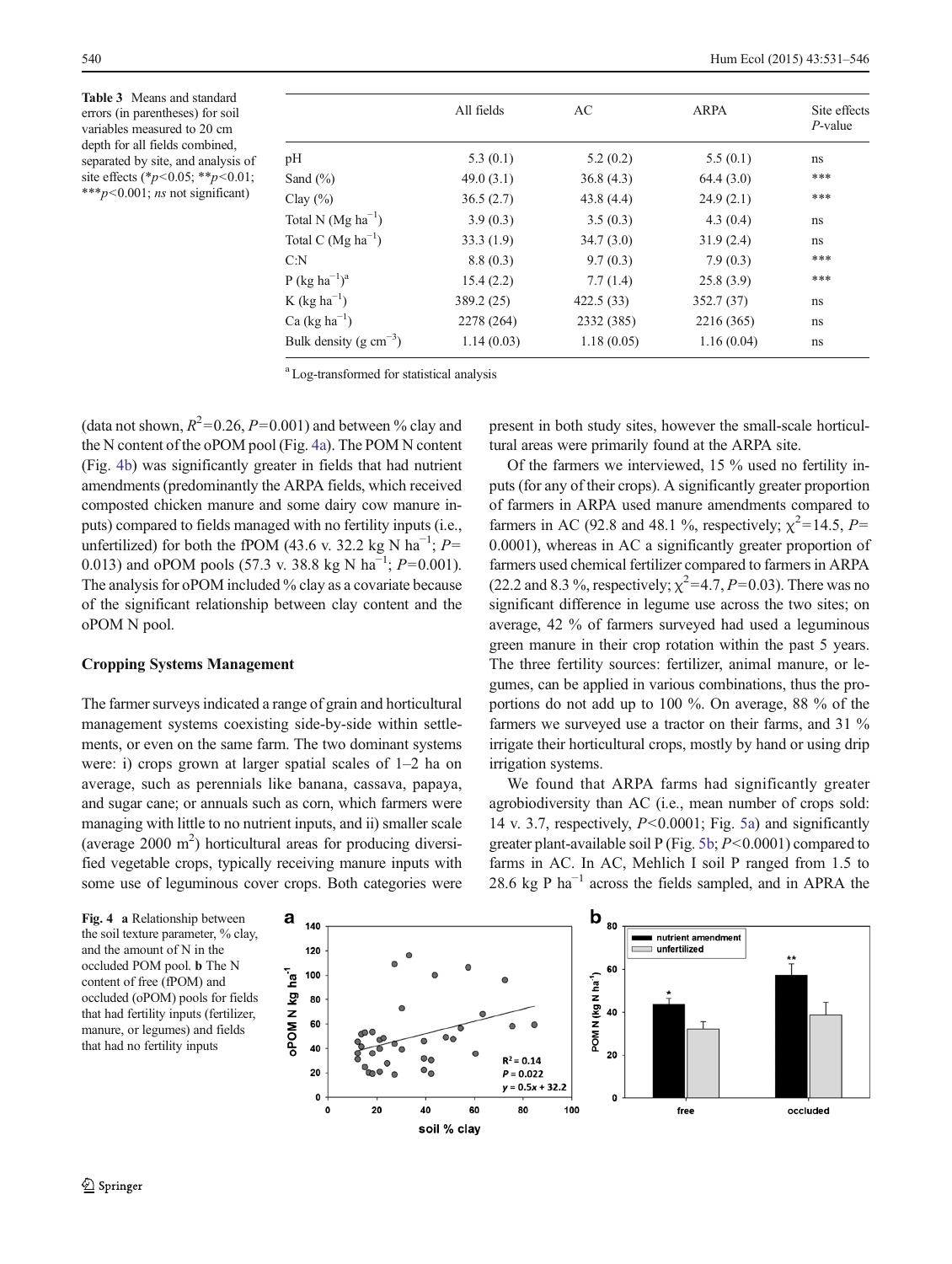<span id="page-10-0"></span>



range was 5.1–66.4 kg P  $ha^{-1}$ . The smaller scale vegetable plots in the ARPA site were more intensively managed and received greater inputs of animal manure and compost.

Environmental vs. Management-induced Site Differences

# Market Arrangements

In the early 2000s, Brazil launched a Zero Hunger (Fome Zero) policy that encompasses many different programs supporting the family farming sector, including the Food Acquisition Program, or PAA (Programa de Aquisição de Alimentos). The PAA commits federal and local governments to purchasing products from family farmers, at fair prices, to increase and diversify production by providing stable market access and lines of credit. There is a 30 % price premium for organic products sold through PAA, which contracted farmers receive directly. In addition, the PAA focuses on procuring products from targeted categories of family farmers including organic and women farmers, members of cooperatives, and land reform settlers. Various organizations and social movements, including the MST, were involved in developing the PAA program.

Across all farmers surveyed in the AC site, 16.3 % of produce was sold through the government's PAA program, and the greatest proportion of their crops (35 %) was sold to intermediaries. Their other markets included the farmers market (25 %) and nearby supermarkets (5.4 %). Remaining items were typically sold to neighbors (18 %). In sharp contrast, over the past 5 years, farmers in the ARPA site have begun to rely on the PAA program as their primary market (87.9 % of products, and all farmers surveyed were participating). The group's cooperative marketing structure, the relatively stable market provided by PAA, and the price premium for organic products have driven this marketing shift. In interviews, ARPA members credited the PAAwith creating incentives for a shift in cropping systems towards diversified and organic production, including access to stable markets and a price premium for organic produce. Other markets at the ARPA site were the farmers market (3.6 % of products sold), the supermarket (5 % of crops), intermediaries  $(2.1 \%)$  and neighbors  $(1.4 \%)$ .

We used PCA to reduce the dimensionality of the soil variables. In particular, we wanted to understand whether the significant difference in soil P (the indicator of soil fertility in the framework) for ARPA and AC farms was due to the shift in management towards horticultural production, or whether it was associated with differences in environmental characteristics of the two sites. The two sites varied in management regimes – since all of the farmers in the ARPA site were selling products through the PAA program – as well as in background soil characteristics.

Principal components analysis resulted in two principal components that accounted for 64 % of the variation in the soils data (Table 4), and identified two main sources of variability. The first principal component (PC1) was composed of soil properties that likely reflect background environmental characteristics of the sites: % sand and % clay (soil texture) had the strongest, and inverse, loadings, followed by K and pH. Soil P had the strongest loading on PC2, which accounted for 26 % of the variation. There was a clear separation of the two sites (AC and ARPA) along the PC2 axis (Fig. [6](#page-11-0)). This separation, together with the high loading of soil P on PC2 (rather than clustering with other soil variables on PC1), suggests that the difference in soil P between the two sites is management-imposed. Specifically, the manuring of smaller

Table 4 Principal component eigenvalues, variation explained, and loadings for two principal components that explain a total of 64 % of the variation in the soils dataset

|                       | PC1     | PC <sub>2</sub> |
|-----------------------|---------|-----------------|
| % Variation explained | 38      | 26              |
| Eigenvalue            | 2.64    | 1.82            |
| Variable loadings     |         |                 |
| Sand                  | $-0.80$ | 0.54            |
| Clay                  | 0.79    | $-0.50$         |
| pH                    | 0.61    | 0.61            |
| N                     | 0.50    | 0.15            |
| P                     | 0.05    | 0.79            |
| K                     | 0.76    | 0.18            |
| Cа                    | 0.42    | 0.48            |
|                       |         |                 |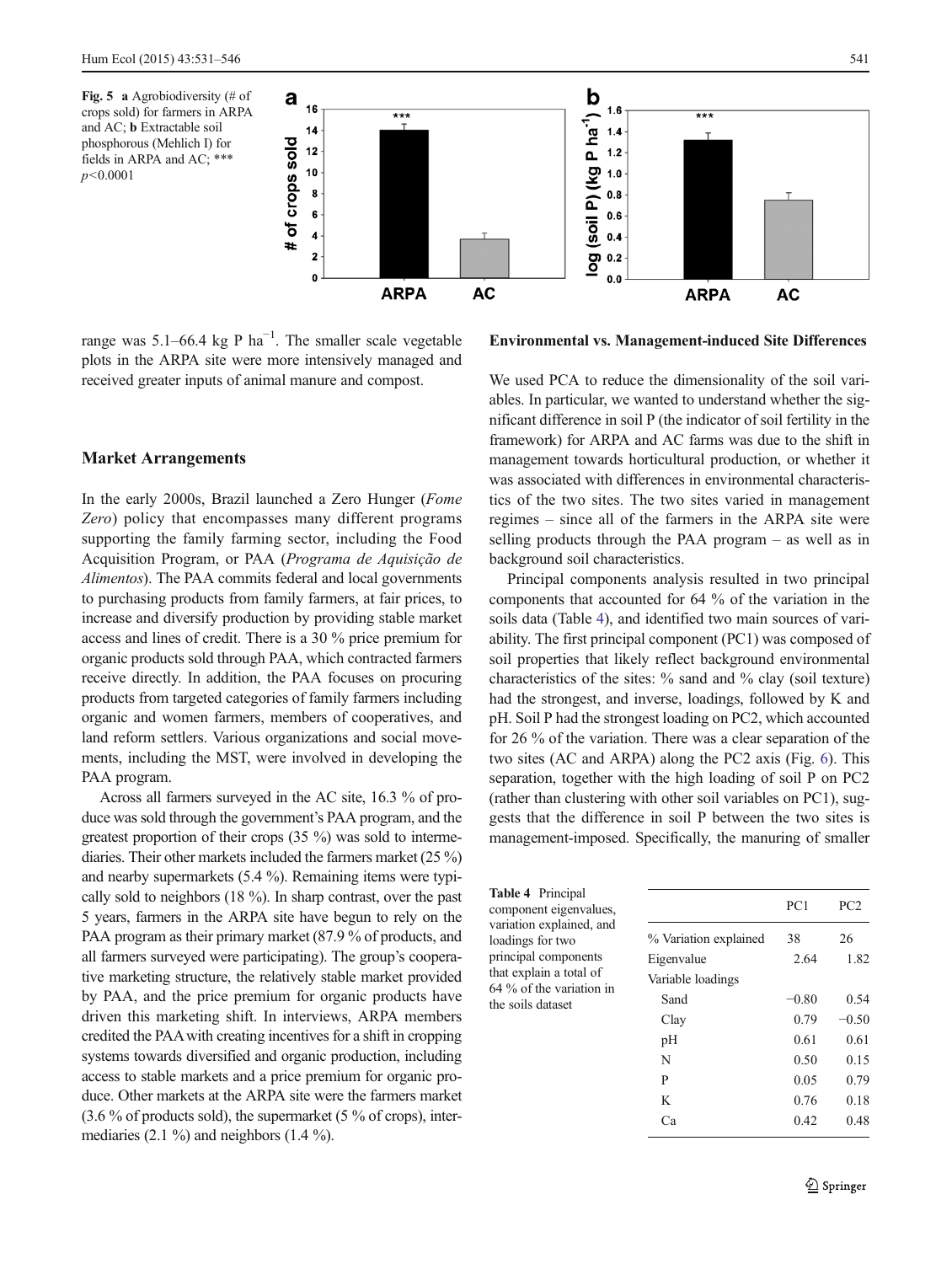<span id="page-11-0"></span>

Fig. 6 Bi-plot of principal component (PC) scores for each field by site (AC or ARPA) and variable loadings (correlations between soil variables and PCs) for PC 1 and PC 2, which explained 38 and 26 % of the variability in the dataset, respectively

horticultural plots for production for PAA markets likely led to this difference in P across sites.

# Discussion

In Brazil's export agriculture frontier, the resilience of agroecological and diversified family farms is understudied. We used a participatory approach to generate and interpret indicators of agroecosystem and socioeconomic resilience in this region. While our approach extends and departs from purely ecological framings of resilience, it builds on other socioecological indicator assessments of farming systems (e.g., Astier et al. [2012](#page-13-0)), drawing on political ecology to pay greater attention to political economic context, rights, and resources at multiple levels of organization.

Though the national MST leadership promotes agroecology, adoption of agroecological management on farms is highly variable. We purposefully sampled a subset of farmers from two study sites who self-identified as practicing agroecology, though these families made up a small proportion of all families in these settlements. Even within this purposeful sample of agroecological farms, we found a wide range of management practices: from relatively low-diversity rotations with either no fertility inputs or some use of commercial fertilizer and other chemical inputs, to highly diversified, certified organic production for local and regional markets.

The indicator framework (Fig. [3](#page-6-0)) shows that farm households were not achieving threshold levels of resilience for any of the indicators. Challenges to the success of agroecological practices are related to the interconnected biophysical, economic, and sociopolitical context of production in the Cerrado. In terms of biophysical factors, the region has challenging environmental conditions for agriculture including acidic, low fertility soils with high P-binding capacity, high temperatures and a long dry season that appears to be length-ening (Davidson et al. [2012](#page-14-0)). We also found large variability in soil texture within study sites, which affects not only fertility and moisture status of a given field, but also impacts the applicability of management knowledge shared among farmers.

In addition to challenging biophysical conditions in the Cerrado, the sociopolitical and economic context of what has been called the neoliberal food regime (McMichael [2009\)](#page-14-0) constrains the success of small experiments in agroecology and food sovereignty here. For example, at a national level, in 2013 the Brazilian Ministry of Agriculture budgeted US\$62 billion in loans, grants, and capital investment for the agribusiness sector (16 % of all farms), while the Ministry of Agrarian Development allocated \$39 billion to the family farm sector (84 % of all farms) for loans, agricultural extension, and public nutrition programs such as the PAA (Graeub et al. [2015\)](#page-14-0). The specialization and intensification of agriculture are especially pronounced in the Cerrado, which was targeted as an agricultural frontier for export soybean production. This orientation led to development of a sociotechnical infrastructure that supports commodity farmers who have very different needs from small-scale farmers producing crops for regional consumption, which has increased the vulnerability of the family-farming sector. It has also driven differential access to critical resources for rural livelihoods including technical assistance, knowledge, subsidies, and credit.

We found that the management systems and market channels differed across sites. Farmers in the ARPA site had smaller-scale, more intensively-managed horticultural cropping systems with significantly greater socioecological resilience driven by four of the indicators we measured: soil P, agrobiodiversity, access to stable markets, and household food self-sufficiency. Results from the stakeholder interviews suggest that the shift in management systems was due to ARPA's increasing involvement in the Brazilian PAA program, indicating that access to state resources can drive differences in resilience across communities. In designing this pilot study, we did not anticipate that the government's PAA program would emerge as such an important factor, and did not design our sampling scheme to test the impacts of the PAA. Since all of the farmers we surveyed in ARPA were participating in PAA (vs. just seven of the AC farmers) we were not able to statistically analyze differences in the indicator set based on PAA contracts. However, interviews with farmers and other stakeholders suggest that the PAA has created incentives to diversify production by increasing market access. In the ARPA community, farmers expanded their production to include horticultural products (e.g., leafy greens, carrots, okra, potatoes, squash, beets, tomatoes, herbs, and fruits), while also maintaining previously established production systems (e.g., banana, cassava, corn, and animal production), thereby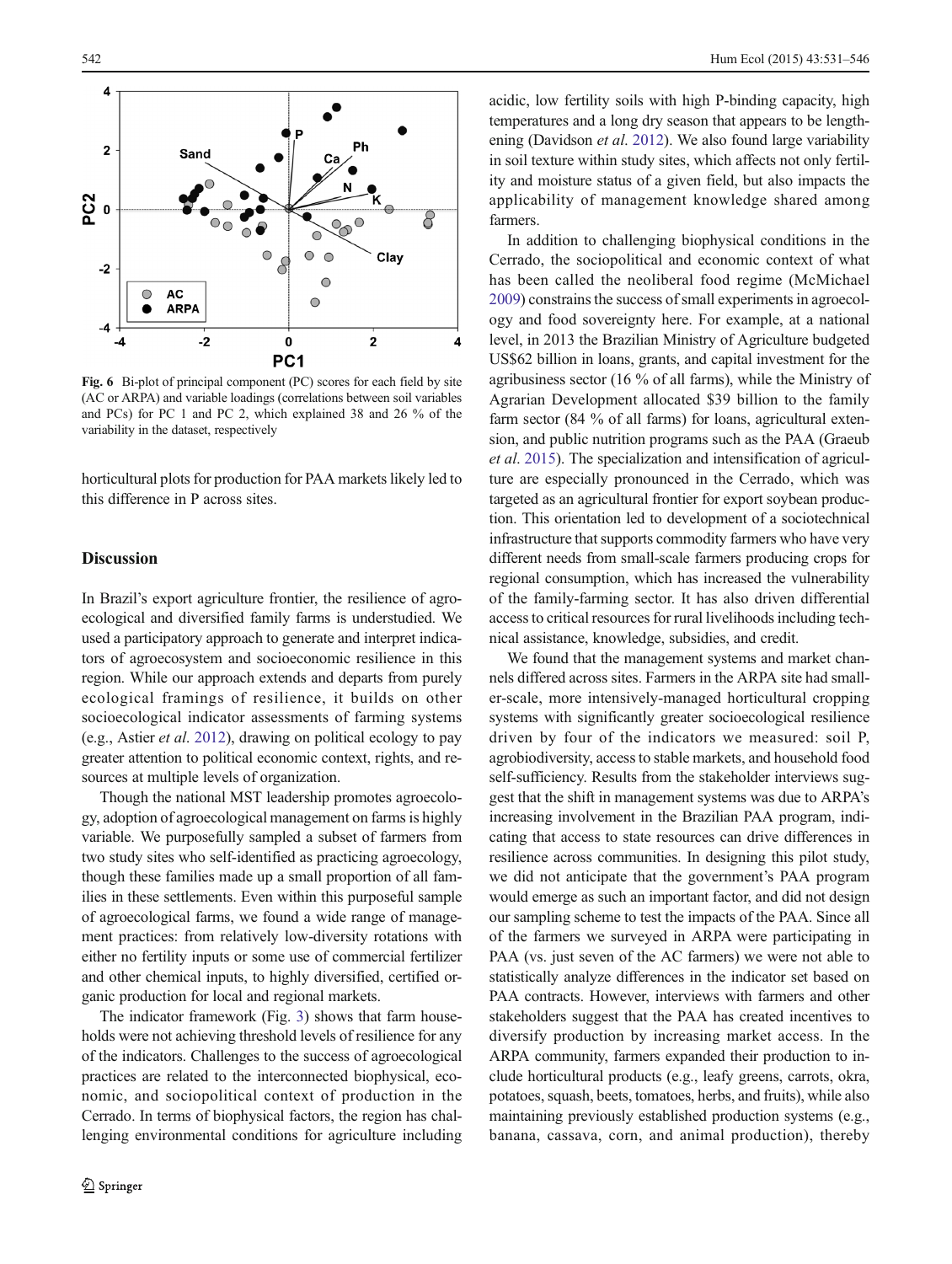enhancing overall farm-scale agrobiodiversity. Farmers in PAA have 6-month contracts, which help to determine their cropping plans and guarantee there will be a market for those crops.

On the weathered Cerrado soils, fertility amendments are essential for sustaining crop production; however, if crop prices are low and market connections are poor, there is little incentive to invest in improving soil fertility. The PAA program provides a positive incentive (i.e., the 30 % price premium) for transitions to organic production. We found increased soil P levels on ARPA farms, whose organic production model relies on animal manure, compost, and legume nitrogen fixation as nutrient sources. Though 42 % of our sample had planted leguminous green manures at some point over the past 5 years, only 21 % were using them regularly in crop rotations. Our interview data indicates this was due to a lack of access to seeds, technical assistance, and management knowledge for legume production. Animal manure was the most readily accessed organic input for this set of farmers. For farmers in ARPA there were two main sources of manure: their own dairy cows (which they had more of, on average, than farmers in AC), and a nearby chicken confinement operation in Mirassol D'Oeste that sells composted chicken manure. It is not surprising that a greater number of farmers in the AC site were using chemical fertilizer compared to the ARPA site. A smaller proportion of farmers at the AC site participated in PAA, and therefore did not receive a price premium for organic production. Also, the AC settlement suffers from poor road conditions, and AC farmers were located a significantly greater distance from the nearest town compared to ARPA farmers. Chemical fertilizer is readily available in the municipalities closest to AC, which are centered on industrial production, and fertilizer is easier to transport than animal manure.

In terms of soil fertility status, we selected P as an indicator because production tends to be P-limited. In addition, we also measured soil POM pools and their N content for a subset of fields to gain a broader understanding of soil nutrient cycling on these farms, since POM is known to respond to short-term management changes. Nitrogen is also an essential nutrient frequently limiting to crop production, and N in fPOM and oPOM pools provides additional information about agroecosystem resilience, particularly the capacity of soil microbial processes to supply plant nutrients. These metrics plant available soil P, and POM pool size and N content reflected the effects of increased manuring rates on smallerscale horticultural plots in the ARPA study site. The significantly lower C:N of soils in the ARPA site potentially also reflects the greater nutrient amendments.

Soil texture is an important predictor of soil fertility. Soil texture impacts C-stabilization in SOM, decomposition rates, nutrient status, and drainage properties. Clayey soils have greater cation exchange capacity, and organic matter trapped in clay aggregates can be protected from decomposition. Our results support this understanding—for samples collected from working farms we found a positive correlation between the size of the oPOM fraction (and POM N content) and soil % clay. On average, the ARPA soils were significantly sandier than the AC soils (Table [3](#page-9-0)). Even though clayey soils are often more fertile than sandy soils, we found that management differences—in particular, animal manure additions—improved soil P status even in sandy soils. Together with the multivariate analysis indicating that the two study sites were segregated along a principal component with the highest loading from soil P, these data support the interpretation that shifts in management have increased soil fertility in the ARPA site.

We did not find a statistically significant difference in the household income indicator across sites, even though farmers in the ARPA site had greater access to stable markets. The score for both sites was well below the farmer-defined threshold level for a dignified rural livelihood. One possible interpretation of the lack of difference between sites could be a time lag, since ARPA has only had success with its members' PAA contracts since 2009. The group experienced many bureaucratic and logistical challenges when they first entered the program, with the consequence of not consistently receiving payment for their products (Wittman and Blesh [in press](#page-15-0)). These difficulties have mostly been resolved, and ARPA's membership is currently increasing. Our interview data suggest that ARPA farmers perceive their income to be more stable than it was before participation in the PAA program.

These differences across communities reflect differences in access to state-level programs for family farmers at smaller scales. For example, in addition to the challenges already mentioned for the AC community (poor roads; farther from surrounding cities), the community is affected by a municipal government that is strongly supportive of soybean farms, and unsupportive of more diverse forms of production, and thus is at a disadvantage in terms of accessing state resources. Due to large inequities in power in Mato Grosso, for the farmers we sampled it was advantageous to be organized into a marketing cooperative, to improve access to markets and government resources. The ARPA community has successfully formed a marketing association to enroll in the PAA program in addition to accessing lines of credit and infrastructure that settlement farmers who market as individual households cannot access. Further, they have benefitted from a more supportive municipal government, which, for example, has provided reliable transportation to get their products to market. The ARPA community also had greater competencies regarding forming an association and practicing agroecology due to several leaders with previous experience in diversified agricultural production and a strong commitment to environmental stewardship. The association also pooled resources to hire a coordinator with administrative experience who handles the difficult logistics of enrolling in PAA.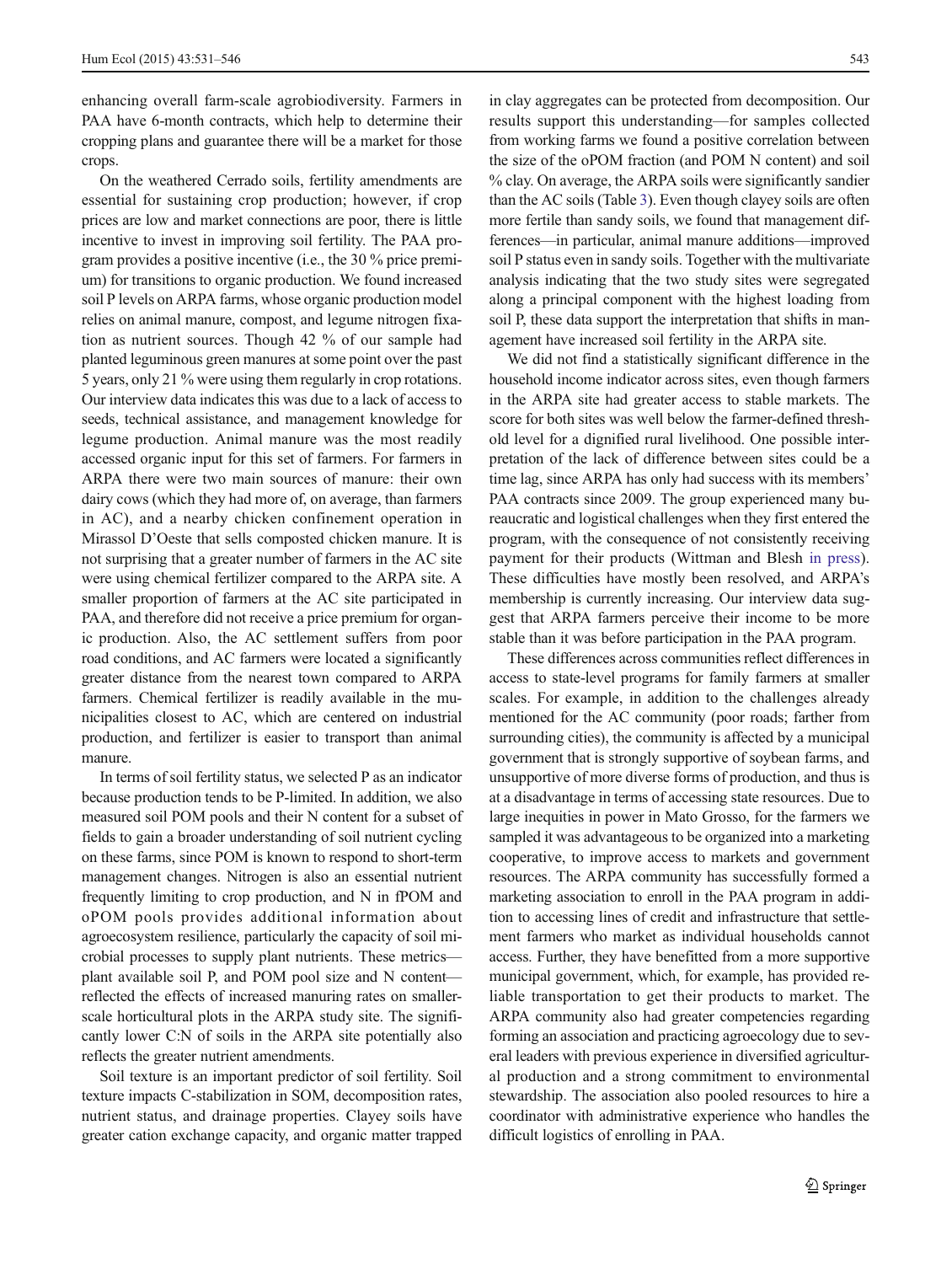<span id="page-13-0"></span>Brazil is perhaps well-positioned for improved food system resilience at a national scale compared to other countries with rapidly industrializing agricultural sectors (Graeub et al. [2015\)](#page-14-0). Beyond just land reform policies, the suite of social welfare policies under Zero Hunger (Fome Zero) increase power, access to rights and resources, and equity for marginalized populations. In particular, the PAA public procurement program and the National School Lunch Program (PNAE: Programa Nacional de Alimentação Escolar), which requires that 30 % of school lunch menus be sourced from small-scale farmers, have the potential to institutionalize and scale up food sovereignty by supporting agroecological production and by linking the right to produce with the right for communities to access healthy foods. Such programs commit to sustaining local markets via a price premium, stable prices, and a steady demand. Diverse actors promoting such food sovereignty policies, like the MST, seek transformative social change achieved through fundamental changes in food systems governance.

The PAA program has expanded over the past decade with the number of farmer participants nationally increasing from 41,300 to 128,800 (CONAB annual reports, 2003–2012). Public procurement has significant leverage to scale up agroecological practices since public institutions (e.g., schools, hospitals, civil service organizations) are important purchasers of food. To date, however, the PAA has had limited reach in Mato Grosso, where the number of program participants represents just 5 % of the target population in Mato Grosso. Future research should explore relationships between Brazil's Zero Hunger programs and socioecological resilience.

This case study of 'Brasilience' shows a site-specific improvement in socioecological resilience of smallholder farmers who participate in the government's PAA program through a marketing association (ARPA). Our results are an example of specified resilience (Anderies *et al.* 2013) for agroecological practices in a specific place, which reflects a confluence of factors. First, these farmers were settled in land reform communities due to the organization and mobilizing efforts of one of the most significant grassroots political movements in Brazil. The MST has pressured the government to fulfill its constitutional commitment to land reform, and to provide Brazil's rural poor with secure land tenure and access to resources, including targeted marketing opportunities. The MST also pressures the government to locate settlements close to urban centers. This, together with increasing consumer demand for local and organic foods, represents increased regional marketing opportunities for agroecological production.

We conducted a participatory pilot study in two study sites to evaluate the socioecological resilience of agroecological

# Conclusion

production in the Brazilian Cerrado. Our assessment linked ecological and political ecological theory. Findings from focus groups, a household survey, and biophysical sampling demonstrated that the interface of a social movement with public policy change (itself driven largely by social movement demands) created incentives for the development of diversified, horticultural cropping systems with reduced chemical inputs and investments in soil fertility, through improved access to stable markets for sales of regional, organic foods. These farming system changes have improved food system resilience at multiple levels: from increasing field and household scale agrobiodiversity, soil nutrient status, and food selfsufficiency to supporting regional food security. In this case study, secure land tenure achieved through land reform was a necessary but insufficient condition for enhanced socioecological resilience. Access to land enables smallscale farmers to opt out of regional crop lock-in when coupled with both a commitment to agroecology and stable and farmer-friendly market channels. In addition to land reform, civic engagement by the MST and regional NGOs with government social welfare programs such as the PAA have the potential to advance socioecological resilience, though more research is needed to specifically test the impacts of the PAA program. There is also a pressing need for research and development on agroecology in the Cerrado to support its success in difficult environmental conditions and to optimize lowinput management systems by linking farmer and scientific knowledges. This case study informs leverage points for scaling up socioecological resilience: change is needed at all levels of organization, with an emphasis on access to a supportive sociotechnical infrastructure, fair and stable markets, and agroecological knowledge.

Acknowledgments We thank Brooke Pian and Johan Oldekop for research assistance, and Ryan Galt and the peer reviewers for comments on the manuscript. We are especially grateful to the farmers who participated in the study. Funding for this research was provided by the National Science Foundation (Blesh, Award # 1064807) and the Social Sciences and Humanities Research Council of Canada.

#### References

- Anderies, J. M., Folke, C., Walker, B., and Ostrom, E. (2013). Aligning Key Concepts for Global Change Policy: Robustness, Resilience, and Sustainability. Ecology and Society 18: 8.
- Astier, M., García-Barrios, L., Galván-Miyoshi, Y., González-Esquivel, C. E., and Masera, O. R. (2012). Assessing the Sustainability of Small Farmer Natural Resource Management Systems. A Critical Analysis of the MESMIS Program (1995–2010). Ecology and Society 17.
- Blesh, J., and Drinkwater, L. (2013). The Impact of Nitrogen Source and Crop Rotation on Nitrogen Mass Balances in the Mississippi River Basin. Ecological Applications 23: 1017–1035.
- Blesh, J., and Wolf, S. A. (2014). Transitions to Agroecological Farming Systems in the Mississippi River Basin: Toward an Integrated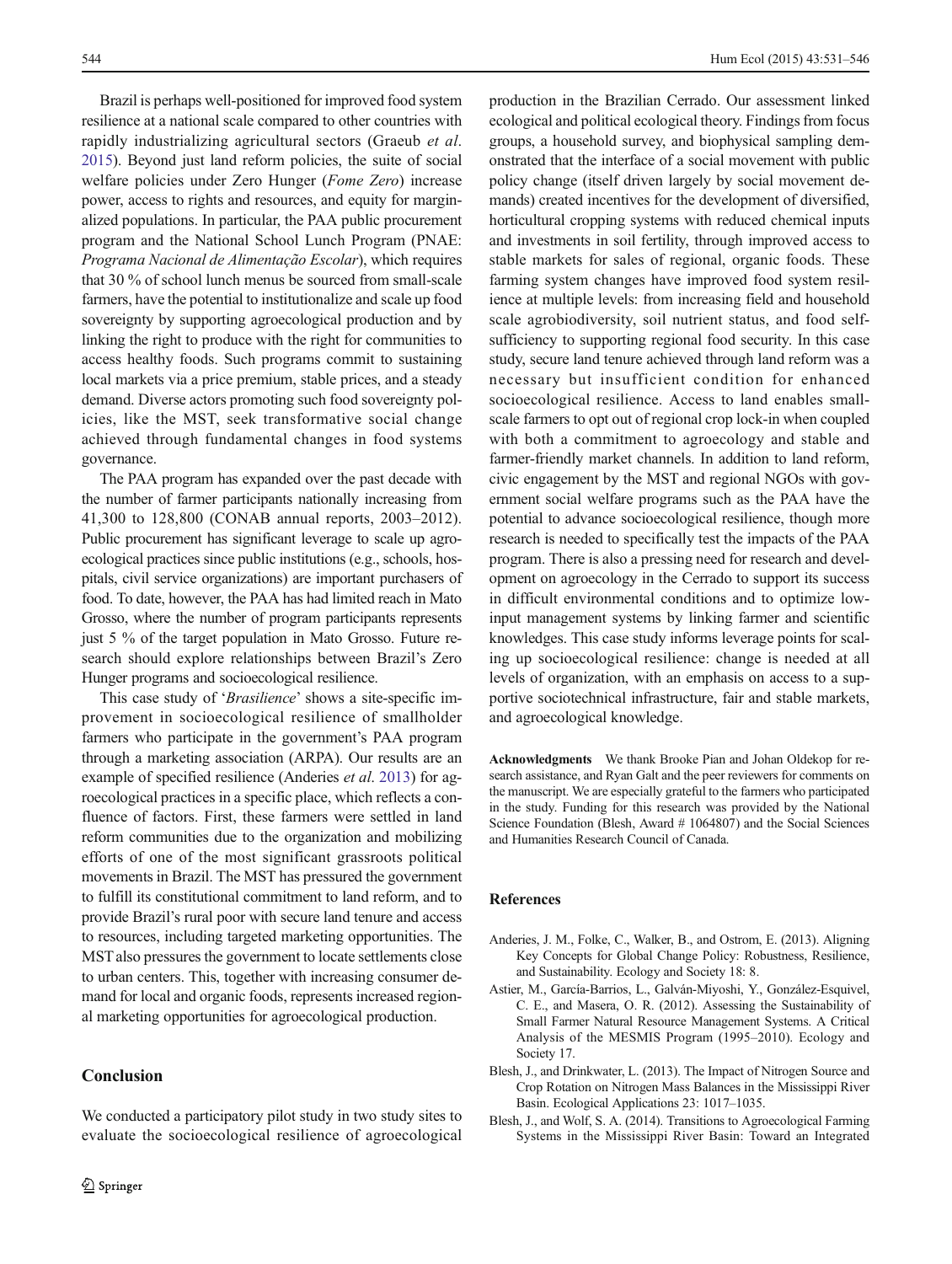<span id="page-14-0"></span>Socioecological Analysis. Agriculture and Human Values 31: 621– 635.

- Browder, J. O., Pedlowski, M. A., and Summers, P. M. (2004). Land Use Patterns in the Brazilian Amazon: Comparative Farm-Level Evidence from Rondonia. Human Ecology 32: 197–224.
- Carpenter, S., Walker, B., Anderies, J. M., and Abel, N. (2001). From Metaphor to Measurement: Resilience of What to What? Ecosystems 4: 765–781.
- Cleveland, C. C., Townsend, A. R., and Schmidt, S. K. (2002). Phosphorus Limitation of Microbial Processes in Moist Tropical Forests: Evidence from Short-Term Laboratory Incubations and Field Studies. Ecosystems 5: 0680–0691.
- Crutzen, P. J. (2006). The "anthropocene". In Earth System Science in the Anthropocene: Springer, pp. 13–18.
- Davidson, E. A., de Araujo, A. C., Artaxo, P., Balch, J. K., Brown, I. F., Bustamante, M. M. C., et al. (2012). The Amazon Basin in Transition. Nature 481: 321–328.
- Drinkwater, L. E., and Snapp, S. S. (2007). Nutrients in Agroecosystems: Rethinking the Management Paradigm. Advances in Agronomy 92: 163–186.
- Drinkwater, L. E., Schipanski, M., Snapp, S. S., and Jackson, L. E. (2008). Ecologically Based Nutrient Management. In Snapp, S. S., and Pound, B. (eds.), Agricultural Systems: Agroecology and Rural Innovation for Development. Academic, Burlington, MA, pp. 159– 208.

FAOSTAT (2014). [http://faostat.fao.org](http://faostat.fao.org/) August 2014.

- Galt, R. E. (2013). Placing Food Systems in First World Political Ecology: a Review and Research Agenda. Geography Compass 7: 637–658.
- Gliessman, S. R. (2007). Agroecology: The Ecology of Sustainable Food Systems. CRC Press, Boca Raton.
- Goodman, D., Sorj, B., and Wilkinson, J. (1987). From Farming to Biotechnology: A Theory of Agro-industrial Development. Basil Blackwell, Oxford.
- Graeub, B. E., et al. (2015). The State of Family Farms in the World, World Development. doi:[10.1016/j.worlddev.2015.05.012.](http://dx.doi.org/10.1016/j.worlddev.2015.05.012)
- Gunderson, L. H., and Holling, C. S. (2002). Panarchy: Understanding Transformations in Systems of Humans and Nature. Island, Washington.
- IBGE (2009). Censo Agropecuário 2006: Brasil, Grandes Regiões e Unidades da Federação. IBGE, Rio de Janiero.
- INCRA (2012). Projetos de Reforma Agrária Conforme Fases de Implementação. In: Ministerio de Desenvolvimento Agrícola (MDA); Instituto Nacional de Colonização e Reforma Agrária (INCRA), pp. 1–315.
- INMET (2012). Monitoramento das Estações Convencionais. [http://](http://www.inmet.gov.br/sim/sonabra/convencionais.php) [www.inmet.gov.br/sim/sonabra/convencionais.php.](http://www.inmet.gov.br/sim/sonabra/convencionais.php)
- Jackson, L. E., Pascual, U., and Hodgkin, T. (2007). Utilizing and Conserving Agrobiodiversity in Agricultural Landscapes. Agriculture, Ecosystems & Environment 121: 196–210.
- Jepson, W. (2006). Private Agricultural Colonization on a Brazilian Frontier, 1970–1980. Journal of Historical Geography 32: 839–863.
- Kremen, C., and Miles, A. (2012). Ecosystem Services in Biologically Diversified Versus Conventional Farming Systems: Benefits, Externalities, and Trade-Offs. Ecology and Society 17.
- Lapola, D. M., Martinelli, L. A., Peres, C. A., Ometto, J. P., Ferreira, M. E., Nobre, C. A., et al. (2014). Pervasive Transition of the Brazilian Land-Use System. Nature Climate Change 4: 27–35.
- Lathuillière, M. J., Johnson, M. S., and Donner, S. D. (2012). Water Use by Terrestrial Ecosystems: Temporal Variability in Rainforest and Agricultural Contributions to Evapotranspiration in Mato Grosso, Brazil. Environmental Research Letters 7: 024024.
- López-Ridaura, S., Masera, O., and Astier, M. (2002). Evaluating the Sustainability of Complex Socio-Environmental Systems. The Mesmis Framework. Ecological Indicators 2: 135–148.
- Macedo, M. N., DeFries, R. S., Morton, D. C., Stickler, C. M., Galford, G. L., and Shimabukuro, Y. E. (2012). Decoupling of Deforestation and Soy Production in the Southern Amazon During the Late 2000s. PNAS 109: 1341–1346.
- Marriott, E. E., and Wander, M. (2006). Qualitative and Quantitative Differences in Particulate Organic Matter Fractions in Organic and Conventional Farming Systems. Soil Biology and Biochemistry 38: 1527–1536.
- Matson, P. A., Parton, W. J., Power, A. G., and Swift, M. J. (1997). Agricultural Intensification and Ecosystem Properties. Science 277: 504–509.
- McMichael, P. (2009). A Food Regime Genealogy. Journal of Peasant Studies 36: 139–169.
- Myers, N., Mittermeier, R. A., Mittermeier, C. G., Da Fonseca, G. A., and Kent, J. (2000). Biodiversity Hotspots for Conservation Priorities. Nature 403: 853–858.
- Ostrom, E. (2009). A General Framework for Analyzing Sustainability of Social-Ecological Systems. Science 325: 419–422.
- Pacheco, P. (2009). Smallholder Livelihoods, Wealth and Deforestation in the Eastern Amazon. Human Ecology 37: 27–41.
- Perfecto, I., Vandermeer, J. H., and Wright, A. L. (2009). Nature's Matrix: Linking Agriculture, Conservation and Food Sovereignty: Earthscan.
- Peterson, G. (2000). Political Ecology and Ecological Resilience: an Integration of Human and Ecological Dynamics. Ecological Economics 35: 323–336.
- Rada, N. (2013). Assessing Brazil's Cerrado Agricultural Miracle. Food Policy 38: 146–55.
- Rocheleau, D. E. (2008). Political Ecology in the Key of Policy: from Chains of Explanation to Webs of Relation. Geoforum 39: 716–727.
- Rosset, P. M., and Martínez-Torres, M. E. (2012). Rural Social Movements and Agroecology: Context, Theory, and Process. Ecology and Society 17.
- Sauer, S., and Pereira Leite, S. (2012). Agrarian Structure, Foreign Investment in Land, and Land Prices in Brazil. Journal of Peasant Studies 39: 873–898.
- Schipanski, M. E., and Drinkwater, L. E. (2010). Nitrogen Fixation of Red Clover Interseeded with Winter Cereals Across a Management-Induced Fertility Gradient. Nutrient Cycling in Agroecosystems 90: 105–119.
- Shennan, C. (2008). Biotic Interactions, Ecological Knowledge and Agriculture. Philosophical Transactions of the Royal Society B 363: 717–739.
- Simmons, C., Walker, R., Perz, S., Aldrich, S., Caldas, M., Pereira, R., et al. (2010). Doing it for Themselves: Direct Action Land Reform in the Brazilian Amazon. World Development 38: 429–444.
- Smaling, E., Roscoe, R., Lesschen, J., Bouwman, A., and Comunello, E. (2008). From Forest to Waste: Assessment of the Brazilian Soybean Chain, Using Nitrogen as a Marker. Agriculture, Ecosystems & Environment 128: 185–197.
- Snapp, S., Mafongoya, P., and Waddington, S. (1998). Organic Matter Technologies for Integrated Nutrient Management in Smallholder Cropping Systems of Southern Africa. Agriculture, Ecosystems & Environment 71: 185–200.
- Soares-Filho, B., Rajão, R., Macedo, M., Carneiro, A., Costa, W., Coe, M., et al. (2014). Cracking Brazil's Forest Code. Science 344: 363– 364.
- Tomich, T. P., Brodt, S., Ferris, H., Galt, R., Horwath, W. R., Kebreab, E., et al. (2011). Agroecology: a Review from a Global-Change Perspective. Annual Review of Environment and Resources 36: 193–222.
- Turner, M. D. (2015). Political Ecology II Engagements with Ecology. Progress in Human Geography: 0309132515577025.
- VanWey, L. K., Spera, S., de Sa, R., Mahr, D., and Mustard, J. F. (2013). Socioeconomic Development and Agricultural Intensification in